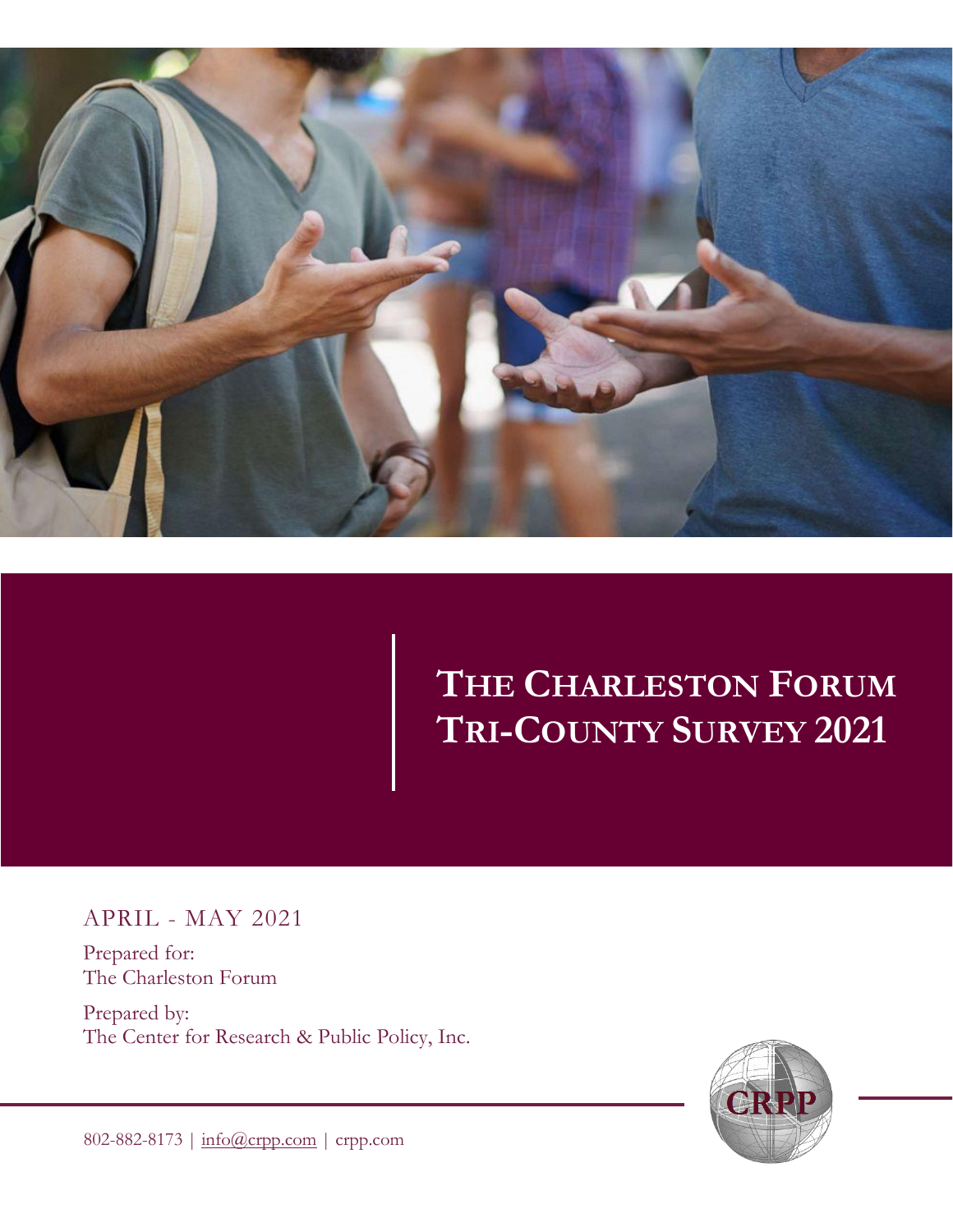All the analyses, findings and recommendations contained within this report are the exclusive property of The Charleston Forum.

As required by the Code of Ethics of the National Council on Public Polls and the United States Privacy Act of 1974, The Center for Research and Public Policy maintains the anonymity of respondents to surveys the firm conducts. No information will be released that might, in any way, reveal the identity of the respondent.

Moreover, no information regarding these findings will be released without the written consent of an authorized representative of The Charleston Forum.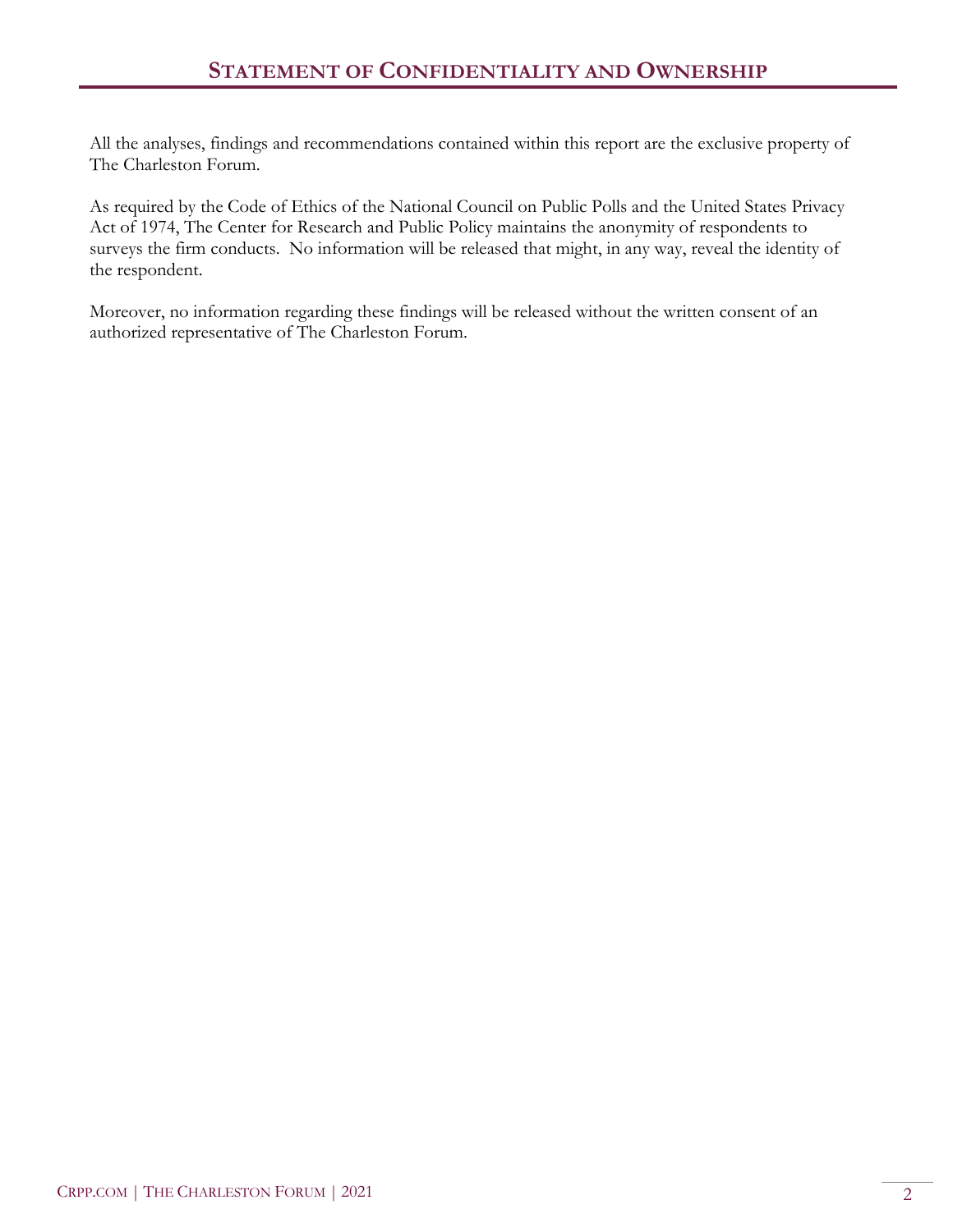

**Page 4**



**Page 5** 





**Page 6** 

# **Summary of Findings**

| Quality of Life & Status of Race Relations | Page $10$ |
|--------------------------------------------|-----------|
| Policing and Criminal Justice              | Page 12   |
| Economic Opportunity / Housing             | Page 15   |
| Education / Schools                        | Page 17   |
| Symbols / Future of the Past               | Page 20   |
| Engagement / Dialogue                      | Page 22   |
| Demographics                               | Page 25   |



**Page 27** Survey Instrument Crosstabulations Composite Aggregate of Data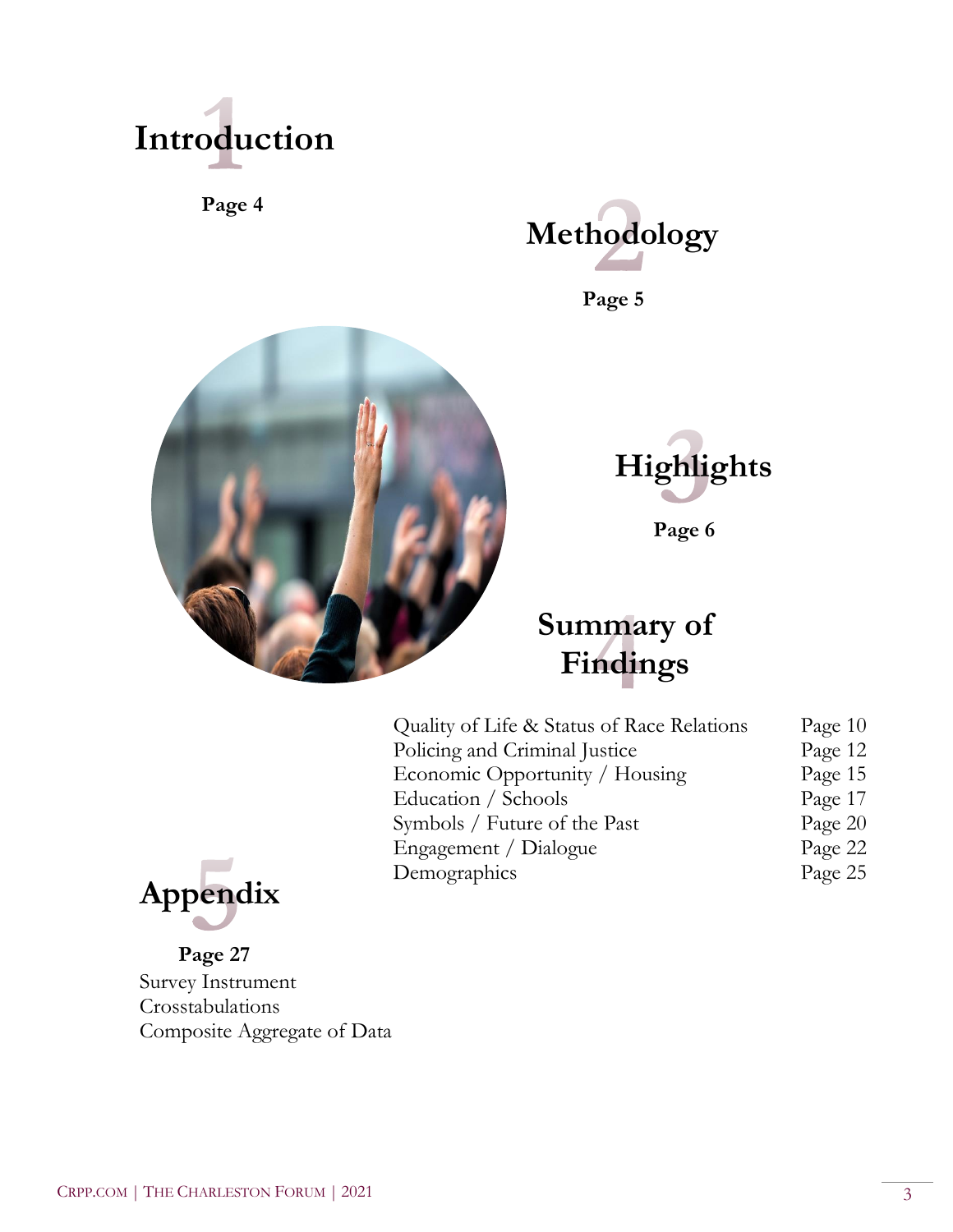

**<sup>I</sup>NTRODUCTION 1**

The research study included 700 completed online surveys among residents in three South Carolina Counties – Charleston, Dorchester, and Berkeley.

The online survey ( $N=700$ ) was conducted April 16 – May 16, 2021.

The survey included the following areas for investigation:

- Quality of life and standard of living
- Status of current race relations
- Support and opposition of policing / criminal justice conceptual strategies
- Support and opposition of economic / housing conceptual strategies
- Support and opposition of education / school conceptual strategies
- Support and opposition of symbol (monuments, memorials, names buildings, roads, etc) conceptual strategies
- Willingness to pay more in taxes for conceptual programs / strategies
- Opinions on economic opportunities across different races
- Willingness to engage in community efforts / discussions on race relations
- Demographics

Section 2 of this report discusses the Methodology used in the study, while Section 3 includes Highlights derived from an analysis of the quantitative research. Section 4 is a Summary of Findings from the survey.

Section 5 is an Appendix to the report containing the crosstabulations and the survey instrument employed. Crosstabulations display key, core questions by a number of demographic subgroups for further analysis of these results.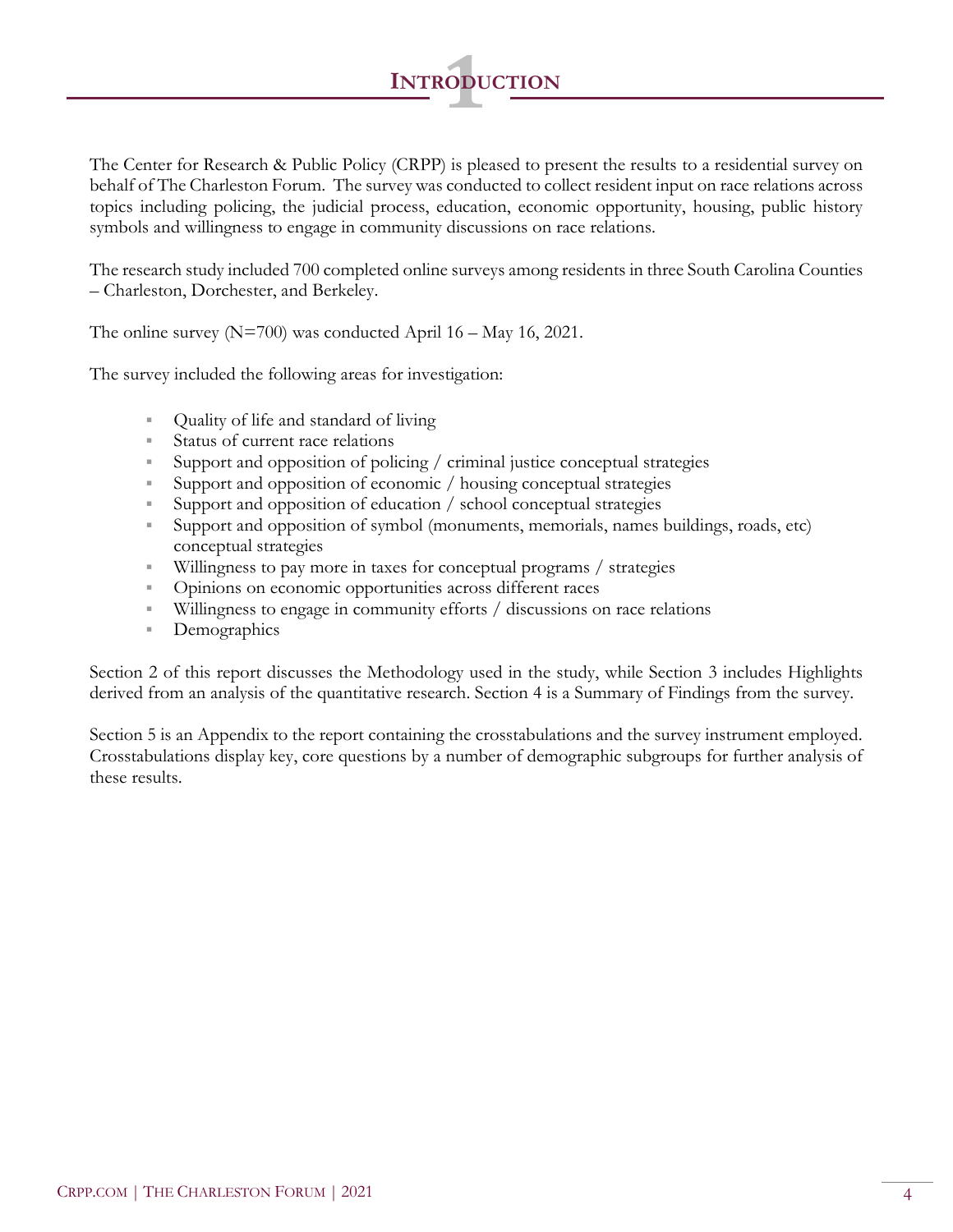

Using a quantitative research design, an online survey was completed among 700 residents living within Charleston, Dorchester and Berkeley Counties in South Carolina.

Survey design input was provided during a project initiation meeting and subsequent sessions with CRPP which included The Charleston Forum leadership.

Survey design is a careful, deliberative process to ensure fair, objective and balanced surveys. Staff members, with years of survey design experience, edit out any bias. Further, all scales used by CRPP (either numeric, such as one through ten, or wording such as strongly agree, somewhat agree, somewhat disagree, or strongly disagree) are balanced evenly. Additionally, placement of questions is carefully accomplished so that order has minimal impact.

Readers of this report should note that any survey is analogous to a snapshot in time and results are only reflective of the time-period in which the survey was undertaken. Should concerted public relations or information campaigns be undertaken during or shortly after the fielding of the survey, the results contained herein may be expected to change and should be, therefore, carefully interpreted and extrapolated.

Furthermore, it is important to note that all surveys contain some component of "sampling error". Error that is attributable to systematic bias has been significantly reduced by utilizing strict random probability procedures. This sample was strictly random in that selection of each potential respondent was an independent event based on known probabilities.

Each qualified online panel member within the three counties had an equal chance for participating in the study. Statistical random error, however, can never be eliminated but may be significantly reduced by increasing sample size.

CRPP programmed the online survey instrument. This was followed by a pre-test and soft launch prior to full and random broadcast of the survey to qualified panel members.

Statistically, a sample of 700 completed surveys has an associated margin for error of  $+/- 3.7\%$  at a 95% confidence level.

Results throughout this report are presented for composite data – all 700 cases.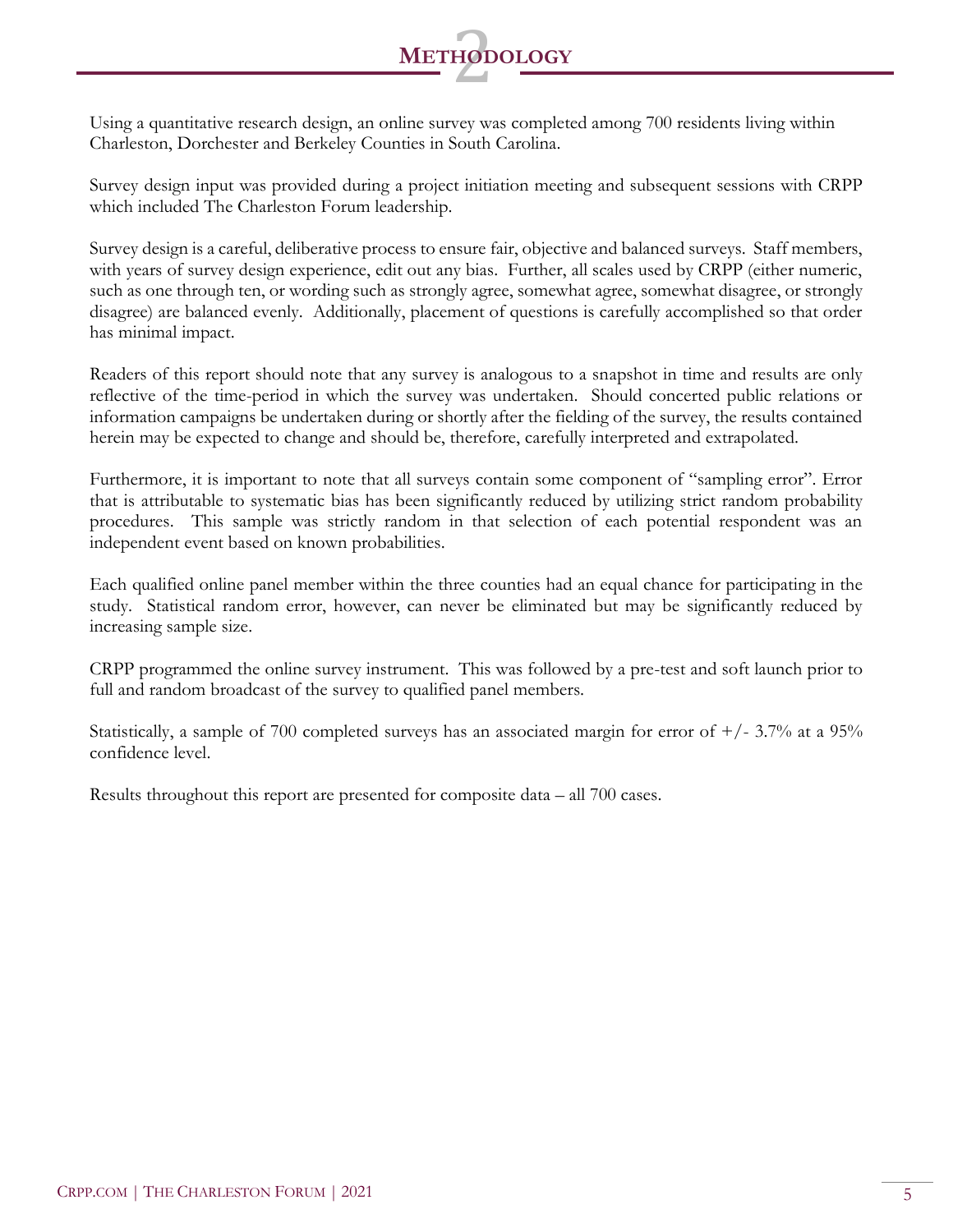

#### **ON QUALITY OF LIFE & STANDARD OF LIVING**

**Impressively, 88.4% of all residents surveyed reported a very good (32.6%) or good (55.9%) quality of life living in the Charleston, Dorchester and Berkeley Counties, South Carolina. White survey respondents (89.8%), as well as black respondents (84.4%), reported positive quality of life ratings. Comparatively, in 2020, 89.8% of residents reported a very good or good quality of life.** 

**Overall, almost three-fifths, 57.4%, suggested that race relations over the past 10 years had either improved (20.1%) or was the same but good (37.3%). Comparatively, in 2020, 68.2% of residents indicated that race relations have either improved or is the same but good. Among white and black respondents, those offering "improved or the same and good" was 61.8% and 44.0%, respectively.**

**Over one-third of all respondents, 35.8%, suggested race relations had either remained the same and poor (22.9%) or declined (12.9%).** 

#### **ON POLICING AND CRIMINAL JUSTICE**

When presented with several conceptual strategies related to **law enforcement goals**, respondents **reported strongest support for:** 

- **Requiring continuing education/training for officers on issues of fair/even treatment – 86.9%**
- **Implementing consequences for officers who fail to use their respective body cameras – 85.4%**
- **Building and implementing more comprehensive "de-escalation training" along with interpersonal skills training – 84.7%**

**The lowest support was found for:** 

- **Centralizing an excessive force use (and other complaints) database outside the local police department allowing others to better evaluate an officer applicant/candidate – 72.7%**
- **A periodic racial bias audit for agencies with publication of results – 65.1%**

When presented with several conceptual strategies related to criminal justice system goals, **respondents reported strongest support for:** 

- **County funding/financing of the Criminal Justice Coordinating Council that brings together leaders from the community, law enforcement, judicial system and behavioral health professionals in an effort to address challenges in the system and make improvements to our criminal justice system – 79.0%**
- **Bail/bond system reform so non-violent offenders are not held in jail after demonstrating an inability to pay a fine, fee or bail – 74.4%**
- **Implementing of pre-trial service programs to provide support for individuals least likely to get to court when required and to stay arrest-free while waiting for resolution of charges – 72.4%**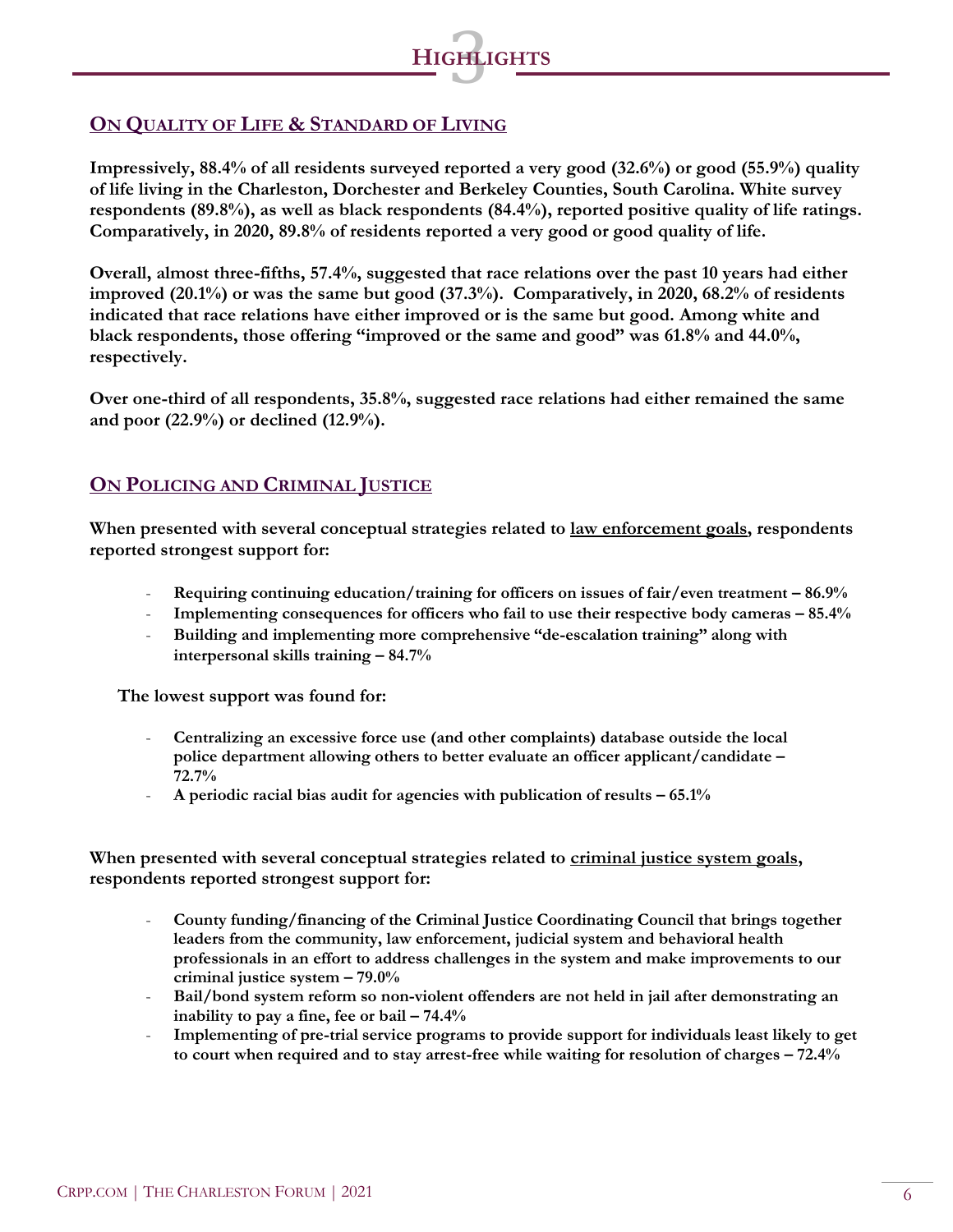#### **The lowest support was found for:**

- **Decriminalization of certain non-violent criminal offenses – 63.7%**
- When disproportionate enforcement occurs against black and brown people, Solicitors should **enact policies to balance the prosecution of charges with the overall population proportion – 53.3%**

**Majorities agreed (strongly or somewhat) with two statements regarding police departments and court decisions.** 

- Police departments in the tri-county area need to develop programs in collaboration with the **black and brown communities within their jurisdictions to build trust and confidence – 84.1%**
- **Because fines, fees, bail amounts, time away from work impact lower income and some minority families disproportionately, these factors should be considered in any court – 64.6%**

**Just over one-half of respondents, 55.6%, expressed they would be very (21.6%) or somewhat willing (34.0%) to pay more in local or regional taxes to accomplish new policing and criminal justice programs / strategies. Among white and black respondents, those offering "very or somewhat willing" was 53.9% and 66.7%, respectively.**

# **ON ECONOMIC OPPORTUNITIES / JOB DISCRIMINATION / HOUSING**

**When presented with several conceptual strategies related to economic opportunity and lower average incomes in black and brown communities, respondents reported strongest support for:** 

- **State level legislation that provides tax credits/incentives for redevelopment of abandoned structures – 82.3%**
- **Public funding to establish the infrastructure to ensure broadband internet access is available when/where it is not currently – 77.3%**
- **Creation of an Affordable Housing Trust Fund (with dedicated annual public revenue) used to develop, rehabilitate, and preserve additional/existing units of affordable housing – 76.4%**

**The lowest support was found for:** 

- **Provide tax credits/incentives for the creation of, or contribution to, private equity funds dedicated to funding minority-owned business ventures – 65.1%**
- **Removal of a net worth "ceiling" imposed on minority business owners to participate in incentive programs – helping to create more wealth – 64.3%**

**Almost three-fifths of respondents, 57.6%, expressed they would be very (21.4%) or somewhat willing (36.1%) to pay more in local or regional taxes to accomplish economic opportunity programs / strategies. Among white and black respondents, those indicating "very or somewhat willing" was 56.8% and 63.1%, respectively.**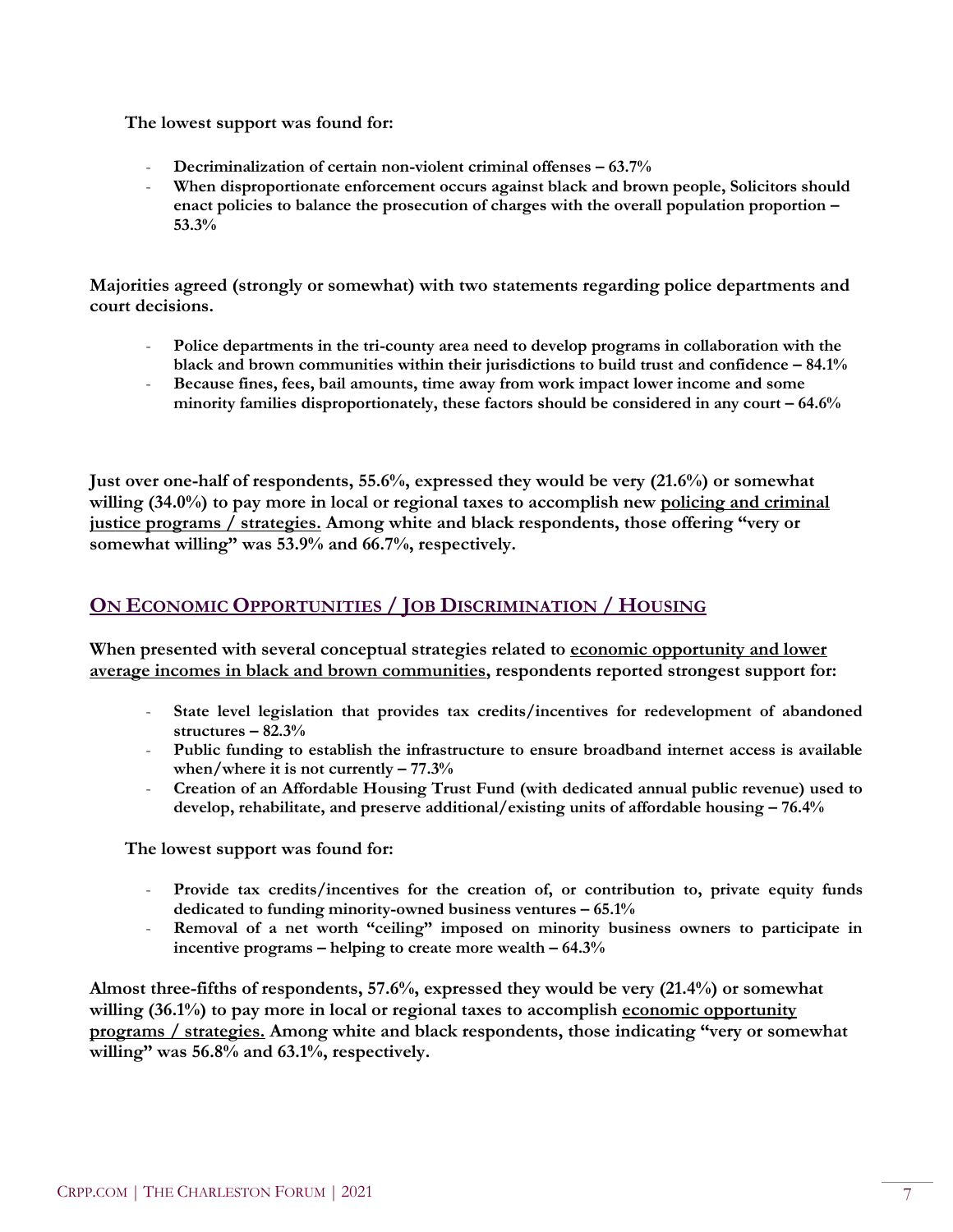### **ON EDUCATION / SCHOOLS**

**When presented with several conceptual strategies related to education and schools, respondents reported strongest support for:** 

- **A proposal to connect students and their parents/caregivers more closely to their schools with support services to help meet goals and needs – 89.0%**
- **A proposal to add "Parent Advocates" at the most challenged schools to help connect parents and teachers – 87.4%**
- **A program for schools, at their option, to align/partner with charitable funding / volunteer groups/businesses to help support educators, children and families achieve educational goals – 86.3%**

**The lowest support was found for:**

- **Assigning only experienced teachers and principals to underperforming schools – 72.7%**
- **Establishing similar "innovative public schools" as private-public partnerships (i.e. Brentwood / Burns Elementary) or as Charter Schools, accountable to the County School Board – 72.7%**
- **Allowing parents to send their children (transportation provided for those in need) to other county schools of choice – 71.9%**

**Almost two-thirds of respondents, 63.1%, expressed they would be very (27.4%) or somewhat willing (35.7%) to pay more in local or regional taxes to accomplish education and school programs / strategies. Among white and black respondents, those indicating "very or somewhat willing" was 60.5% and 77.3%, respectively.**

#### **ON SYMBOLS / FUTURE OF THE PAST**

**When presented with several conceptual strategies related to public history in the form of monuments, memorials, and named buildings and roads, respondents reported strongest support for:** 

- **Encouraging local governments to sponsor public opinion surveys on the future of monuments, memorials and named buildings/roads – to help demonstrate the preferences of residents in each community – 67.3%**
- **Creation of a diverse Public History Commission to study and make recommendations regarding monuments/memorials, to provide biographical sketches of persons honored, to compile a list of notable historical figures not currently honored, and to make recommendations on ways to improve current memorials – 64.9%**

**The lowest support was found for:**

- **Encouraging local and state governmental entities to create new memorials that celebrate American diversity and democratic values – 60.6%**

**Less than one-half of respondents, 46.7%, expressed they would be very (17.6%) or somewhat willing (29.1%) to pay more in local or regional taxes to address public history. Among white and black respondents, those offering "very or somewhat willing" was 42.6% and 63.1%, respectively.**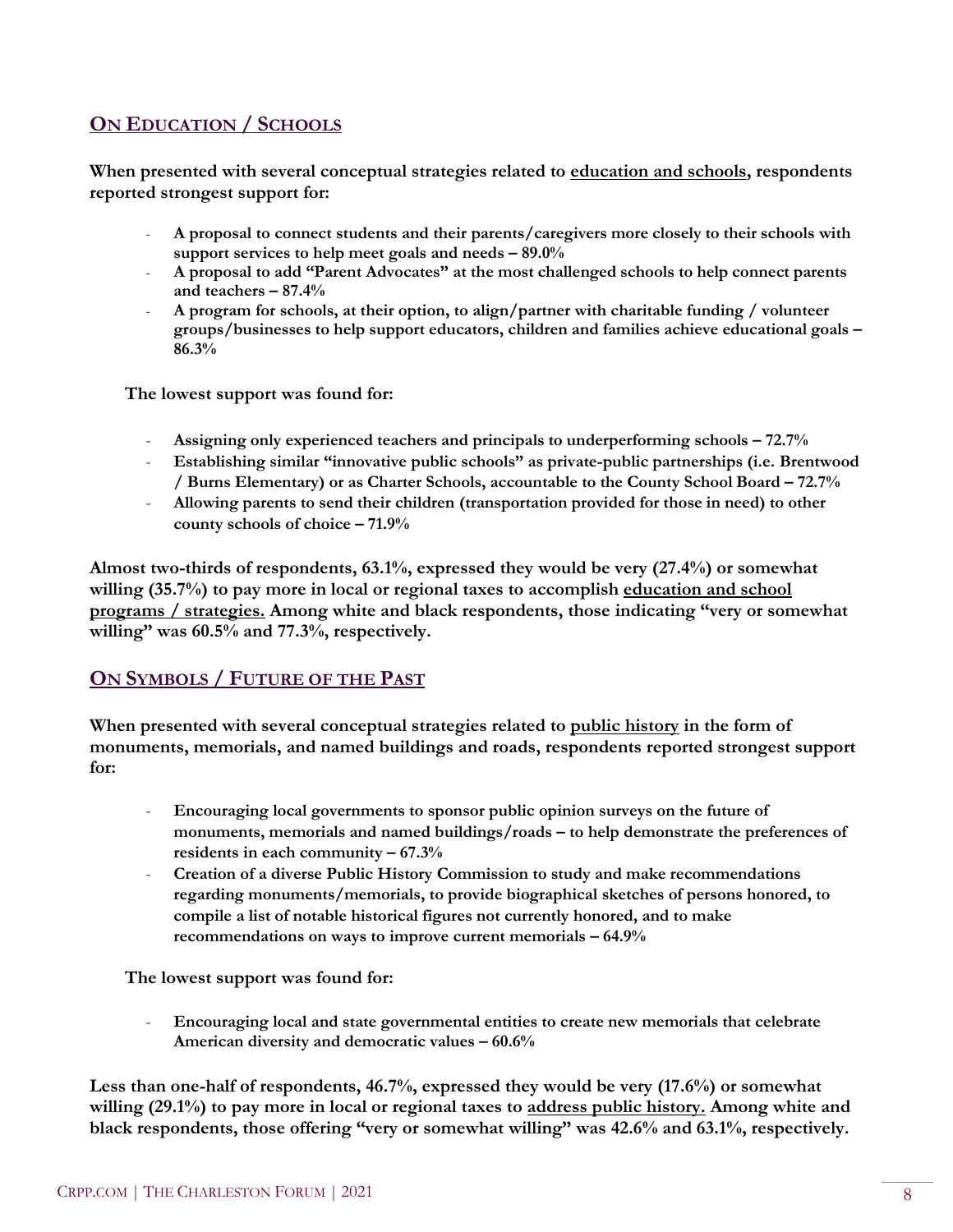**About three-quarters of respondents indicated the following information would be important to them in more confidently forming an opinion on support / opposition to the strategies presented in the survey:** 

- **The criteria used in deciding on the need for the strategy – 76.1%**
- **The cost of the initiative/strategy to the taxpayer – 74.7%**
- **Who will implement the initiative/strategy – 72.7%**

### **ON ENGAGEMENT / DIALOGUE**

**Although slightly down from 2020, there continues to a willingness to engage in constructive dialogue on improving racial relations and building bridges with other races.** 

**Three-quarters of respondents, 74.9%, strongly or somewhat agreed that they would be willing to join others in building bridges to improve racial relations in the tri-county area.**

**On a composite basis, 77.4% of all respondents noted agreement that the majority of Americans, regardless of race, are interested in having race relations improve. Significantly more white respondents agreed than black respondents at 81.8% and 66.7%, respectively.**

**Over three-fifths of all respondents, 59.7%, were willing to volunteer or donate to local not-forprofits dedicated to helping minorities and low-income families close gaps in education, economics and health care. Whites and blacks were similarly willing at 56.8% and 70.9%, respectively.** 

**Strong awareness for The Charleston Forum was 7.9% (very aware) – up from 4.5% in 2020. The cumulative total for very and somewhat aware was 22.6%- up from 18.6% in 2020. Awareness (very and somewhat) was stronger among white survey respondents (23.0%) than black respondents (20.6%).**

**When extrapolated on the total population of the tri-county area, just over one-half of respondents, 53.7%, noted a willingness to attend such a forum or conversation on improving racial relations – slightly down from 60.1% in 2020. Whites were somewhat less willing (51.4%) than blacks (63.8%).**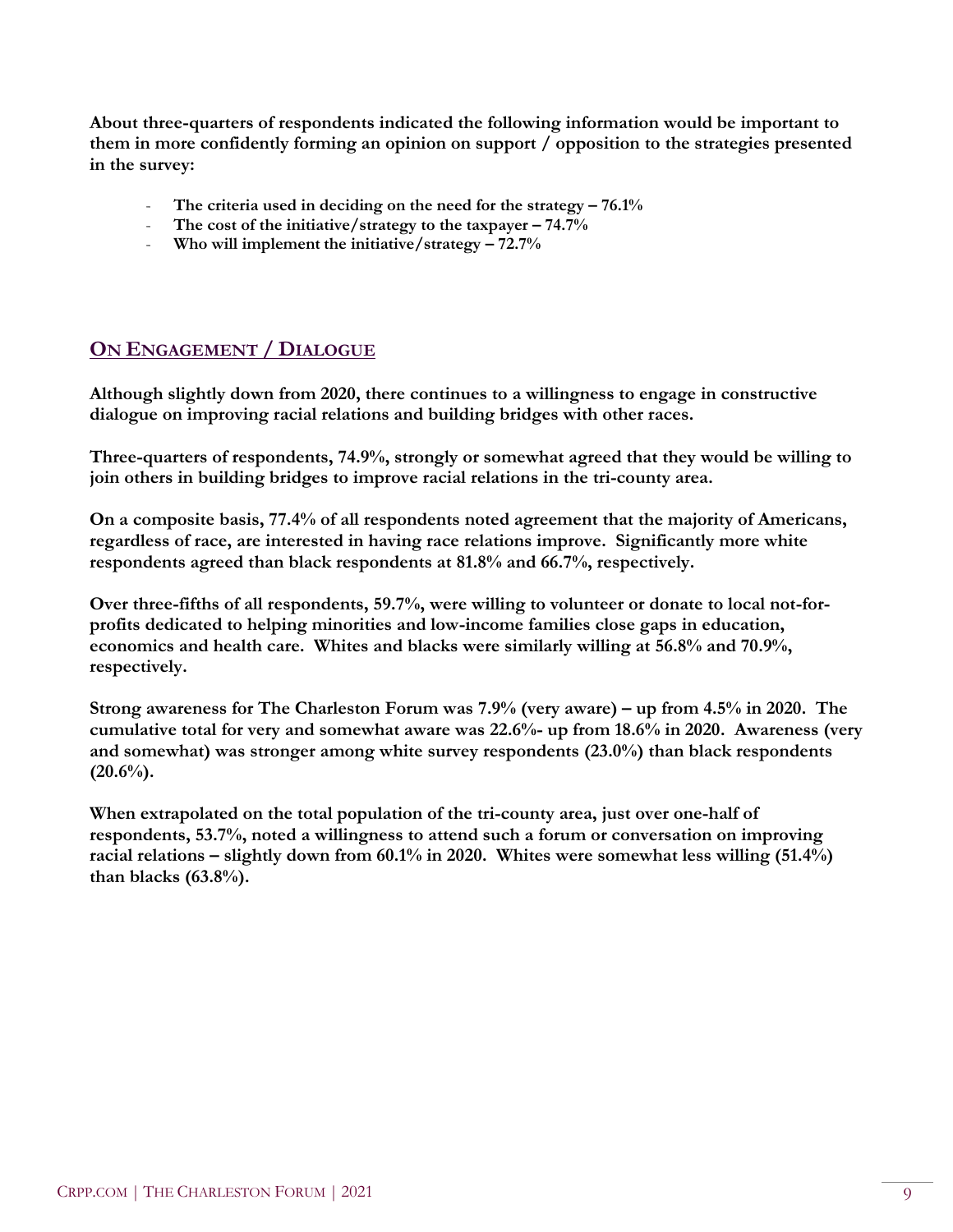

Readers are reminded that the narrative throughout this report refers to composite aggregate online survey data – 700 residents of Charleston, Dorchester and Berkeley Counties in South Carolina. Text, tables and graphs throughout this report present these composite results alongside results among both white (N=479) and black (N=141) respondents.

#### **QUALITY OF LIFE / STANDARD OF LIVING**

All survey respondents were asked to think about and report on their own quality of life today. A large majority, 88.4%, reported their overall quality of life as very good (32.6%) or good (55.9%). Results are displayed in the following graph and table.



|                                   | 2021             |        | 2020          |           |        |               |
|-----------------------------------|------------------|--------|---------------|-----------|--------|---------------|
| <b>Quality of Life</b>            | <b>Composite</b> | Whites | <b>Blacks</b> | Composite | Whites | <b>Blacks</b> |
| Very good                         | 32.6             | 34.7   | 22.7          | 28.5      | 30.8   | 24.7          |
| Good                              | 55.9             | 55.1   | 61.7          | 61.3      | 61.4   | 61.4          |
| Cumulative: Very<br>good and Good | 88.4             | 89.8   | 84.4          | 89.8      | 92.2   | 86.1          |
| Poor                              | 8.3              |        | 12.1          | 6.2       | 5.3    | 6.6           |
| Very poor                         | 2.4              | 1.7    | 2.8           | 2.4       | 1.5    | 4.8           |
| Unsure                            | 0.9              | 0.8    | 0.7           | 1.6       |        | 2.4           |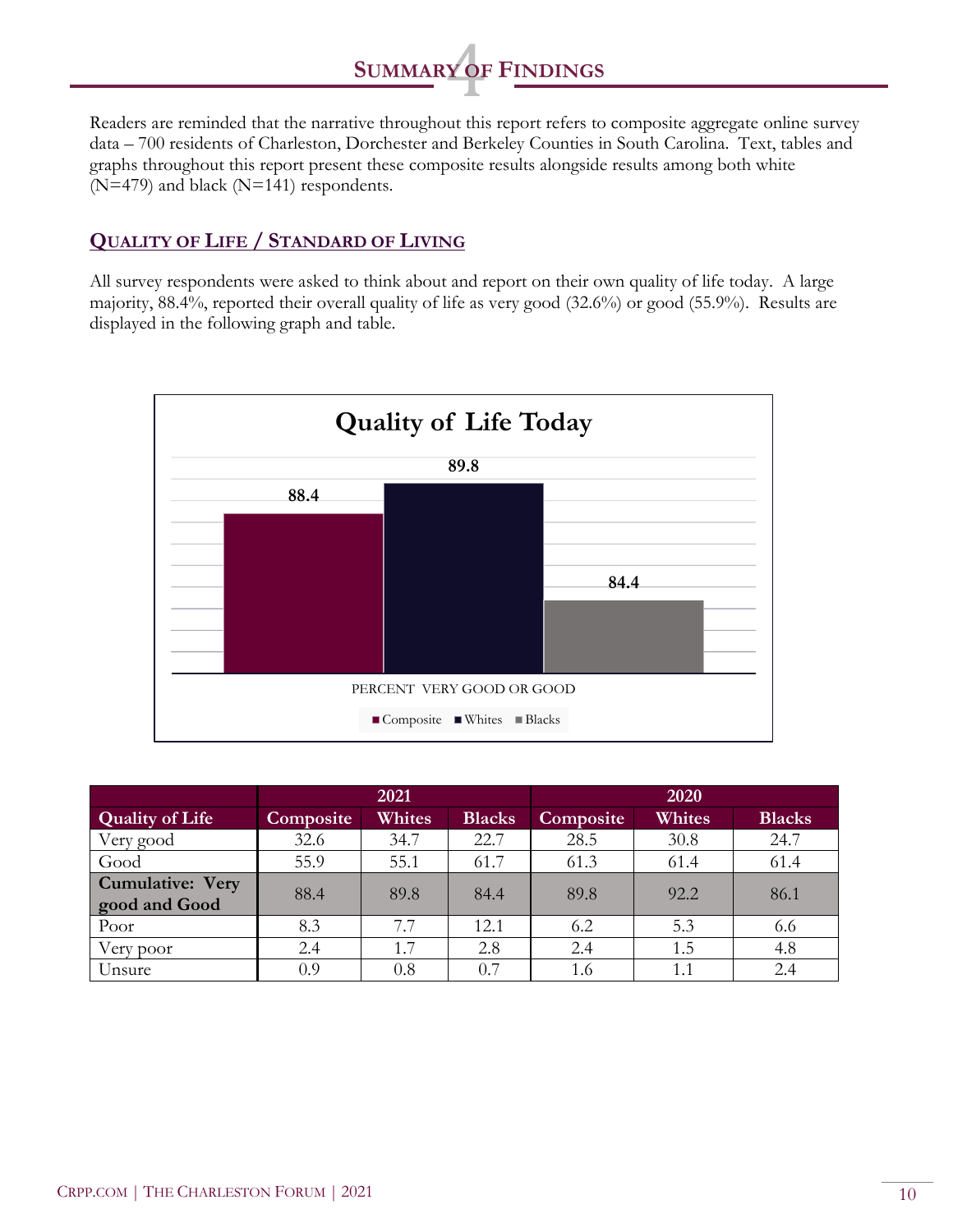Respondents were asked about race relations in their own community/neighborhood over the past 10 years. Almost three-fifths of respondents, 57.4%, indicated relations have improved (20.1%) or were the same but good (37.3%) Each was asked if relations had improved, remained the same and good, remained the same and poor or declined. Results are presented in the following graph and table.



|                                              | 2021      |        | 2020          |           |        |               |
|----------------------------------------------|-----------|--------|---------------|-----------|--------|---------------|
| <b>Race Relations Over</b>                   | Composite | Whites | <b>Blacks</b> | Composite | Whites | <b>Blacks</b> |
| Past 10 Years                                |           |        |               |           |        |               |
| Improved                                     | 20.1      | 23.2   | 9.2           | 23.7      | 26.5   | 13.9          |
| The same but good                            | 37.3      | 38.6   | 34.8          | 44.5      | 45.4   | 42.8          |
| Cumulative: Improved<br>or The same but good | 57.4      | 61.8   | 44.0          | 68.2      | 71.9   | 56.7          |
| The same but poor                            | 22.9      | 18.2   | 38.3          | 17.9      | 15.7   | 24.7          |
| Declined                                     | 12.9      | 12.1   | 14.2          | 7.7       | 6.6    | 12.0          |
| Unsure                                       | 6.9       | 7.9    | 3.5           | 6.2       | 6.7    | 6.6           |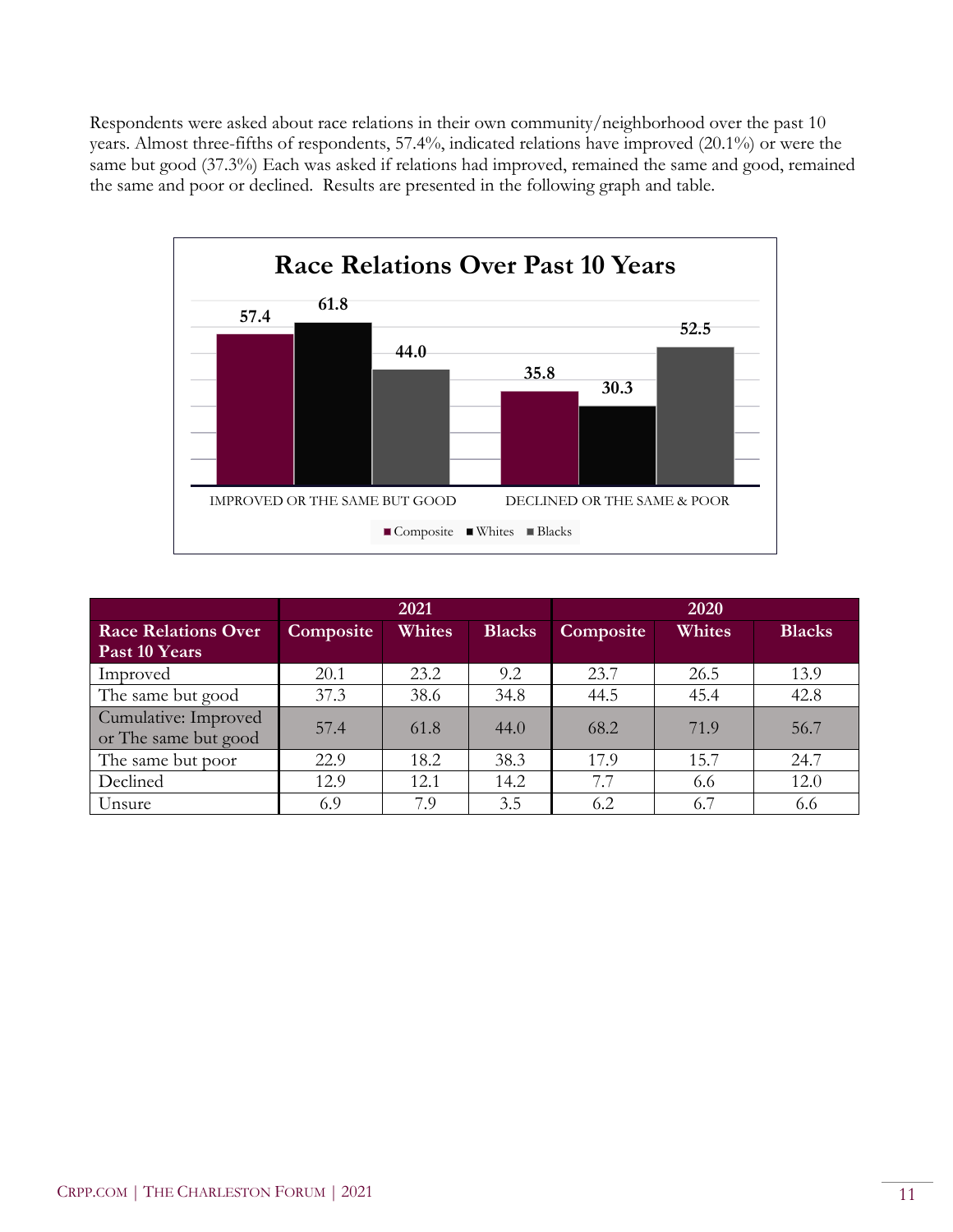#### **POLICING AND CRIMINAL JUSTICE**

Respondents were asked whether they supported or opposed conceptual strategies related to **law enforcement** that, if implemented, may help achieve goals for police officers to treat everyone fairly and evenly. The following table holds the cumulative totals, in declining order, for those strongly or somewhat supporting each statement.

| <b>Law Enforcement Conceptual Strategies</b>                                                                                                                                       | Composite<br>[Strongly or<br>Somewhat<br>Support] | Whites<br>[Strongly or<br>Somewhat<br>Support] | <b>Blacks</b><br>[Strongly or<br>Somewhat<br>Support] |
|------------------------------------------------------------------------------------------------------------------------------------------------------------------------------------|---------------------------------------------------|------------------------------------------------|-------------------------------------------------------|
| Requiring continuing education/training for officers on<br>issues of fair/even treatment                                                                                           | 86.9                                              | 88.3                                           | 80.9                                                  |
| Implementing consequences for officers who fail to use<br>their respective body cameras                                                                                            | 85.4                                              | 88.5                                           | 80.9                                                  |
| Building and implementing more comprehensive "de-<br>escalation training" along with interpersonal skills training                                                                 | 84.7                                              | 88.5                                           | 75.2                                                  |
| Hosting community gatherings, during non-emergent<br>times, for officers and residents                                                                                             | 81.1                                              | 85.6                                           | 70.9                                                  |
| Creation of a regional training center focused on issues of<br>fair/even treatment in our community                                                                                | 80.9                                              | 83.7                                           | 72.3                                                  |
| Centralizing an excessive force use (and other<br>complaints) database outside the local police<br>department allowing others to better evaluate an<br>officer applicant/candidate | 72.7                                              | 72.7                                           | 78.0                                                  |
| A periodic racial bias audit for agencies with<br>publication of results                                                                                                           | 65.1                                              | 64.3                                           | 73.0                                                  |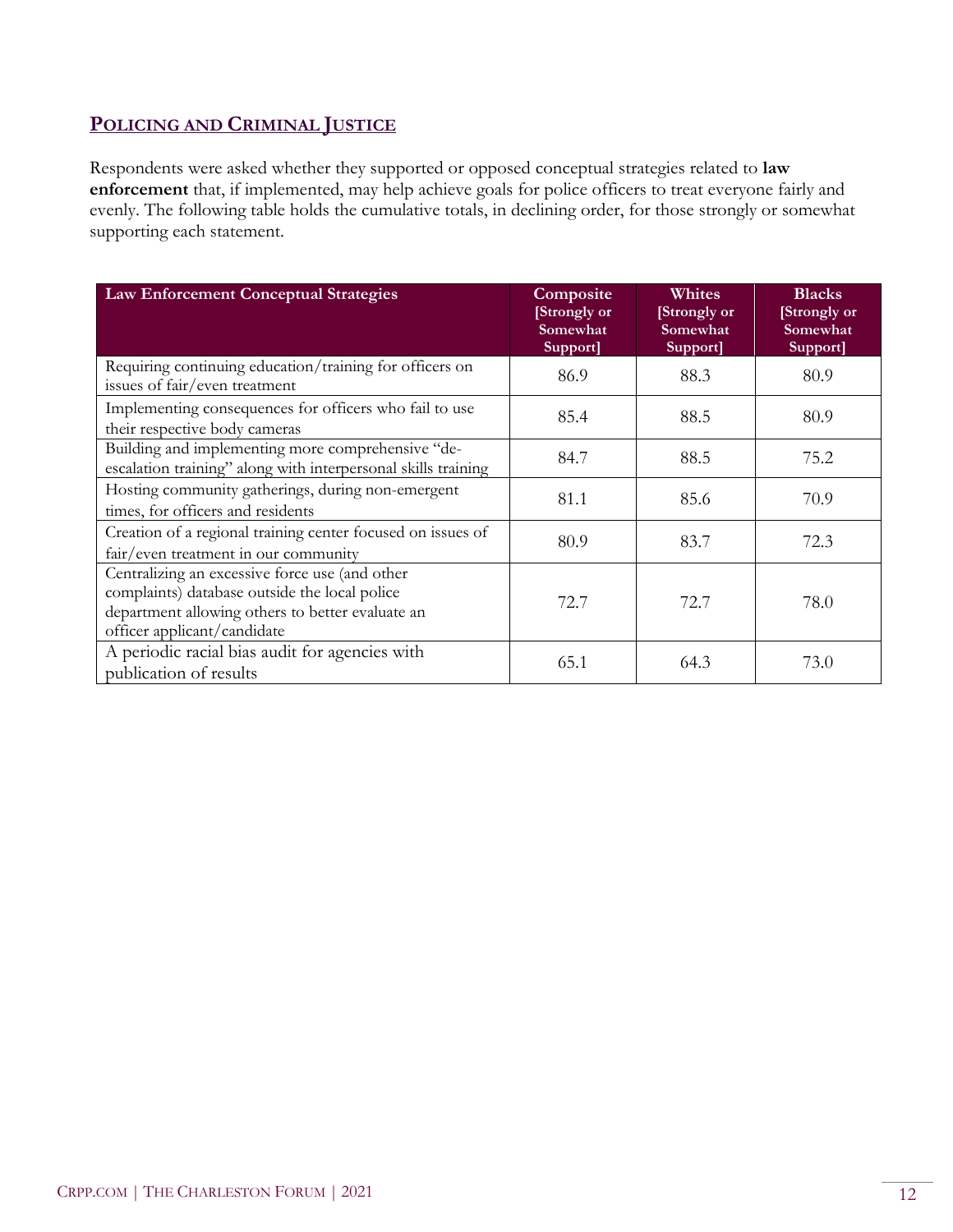Respondents were asked whether they supported or opposed conceptual strategies related to the **criminal justice system** that, if implemented, may help achieve goals for the justice system to treat everyone fairly and evenly. The following table holds the cumulative totals, in declining order, for those strongly or somewhat supporting each statement.

| <b>Criminal Justice System Conceptual Strategies</b>                                                                                                                                                                                                                                                          | Composite<br>[Strongly or<br>Somewhat<br>Support] | <b>Whites</b><br>[Strongly or<br>Somewhat<br>Support] | <b>Blacks</b><br>[Strongly or<br>Somewhat<br>Support] |
|---------------------------------------------------------------------------------------------------------------------------------------------------------------------------------------------------------------------------------------------------------------------------------------------------------------|---------------------------------------------------|-------------------------------------------------------|-------------------------------------------------------|
| County funding/financing of the Criminal Justice Coordinating<br>Council that brings together leaders from the community, law<br>enforcement, judicial system and behavioral health professionals<br>in an effort to address challenges in the system and make<br>improvements to our criminal justice system | 79.0                                              | 80.6                                                  | 81.6                                                  |
| Bail/bond system reform so non-violent offenders are not<br>held in jail after demonstrating an inability to pay a fine, fee or<br>bail                                                                                                                                                                       | 74.4                                              | 72.0                                                  | 85.8                                                  |
| Implementation of pre-trial service programs to provide support<br>for individuals least likely to get to court when required and to<br>stay arrest-free while waiting for resolution of charges                                                                                                              | 72.4                                              | 71.2                                                  | 78.7                                                  |
| Public/taxpayer funding of re-entry programs that have<br>demonstrated success at reducing recidivism for people who<br>had been incarcerated                                                                                                                                                                 | 67.9                                              | 69.3                                                  | 68.8                                                  |
| Periodic racial bias audit for offices of prosecutors/solicitors<br>with publication of results                                                                                                                                                                                                               | 67.1                                              | 66.0                                                  | 75.2                                                  |
| Decriminalization of certain non-violent criminal offenses                                                                                                                                                                                                                                                    | 63.7                                              | 62.8                                                  | 69.5                                                  |
| When disproportionate enforcement occurs against black<br>and brown people, Solicitors should enact policies to<br>balance the prosecution of charges with the overall<br>population proportion                                                                                                               | 53.3                                              | 46.1                                                  | 77.3                                                  |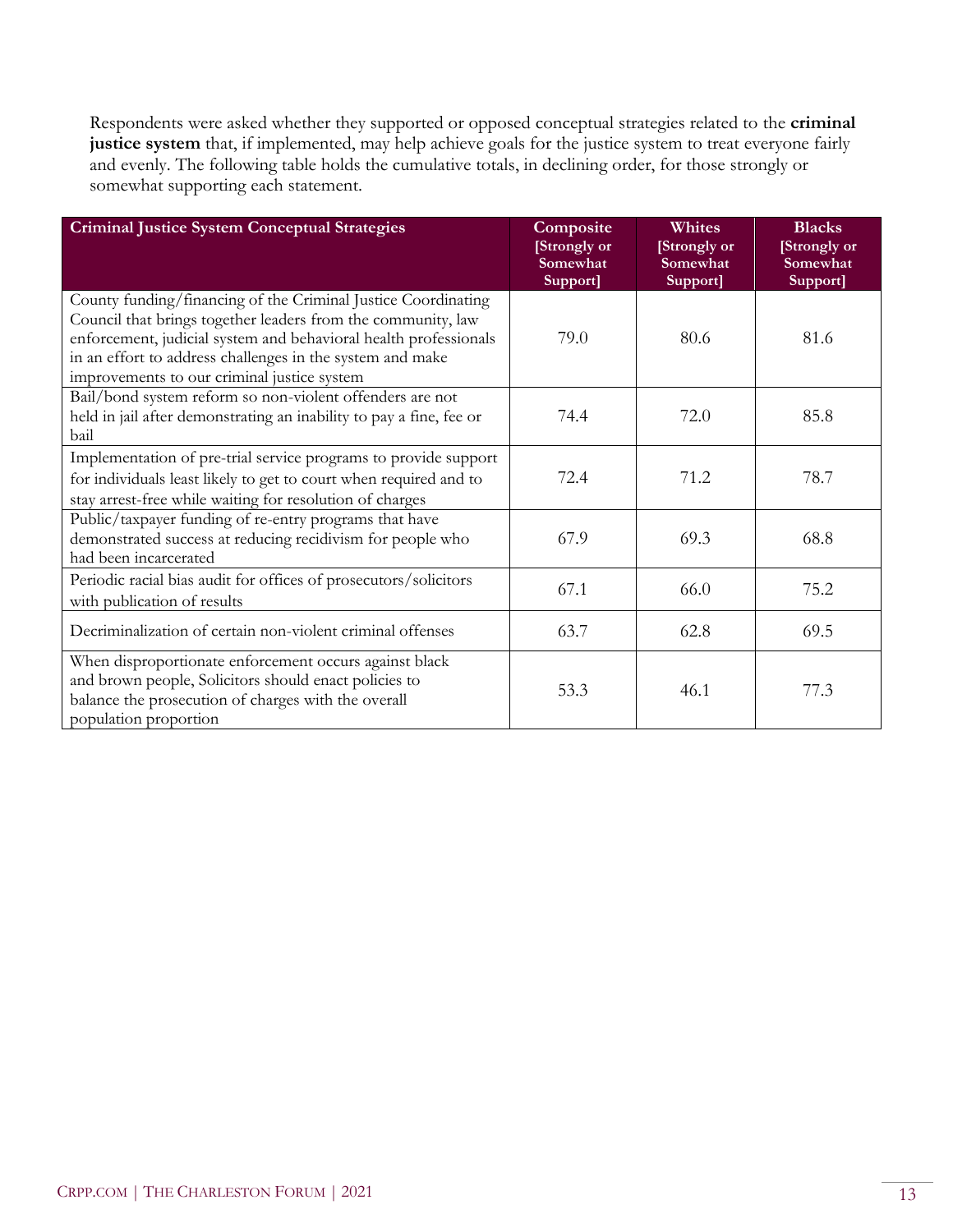Respondents were asked how strongly they agreed or disagreed with two statements relating to **police departments and court decisions**. The following table holds the cumulative totals for those strongly and somewhat agreeing with each statement.

| <b>Statements</b>                                                                                                                                                                           | Composite:<br>Strongly &<br>Somewhat<br>Agree | <b>Whites:</b><br>Strongly &<br>Somewhat<br>Agree | <b>Blacks:</b><br>Strongly &<br>Somewhat<br>Agree |
|---------------------------------------------------------------------------------------------------------------------------------------------------------------------------------------------|-----------------------------------------------|---------------------------------------------------|---------------------------------------------------|
| Police departments in the tri-county area need to develop<br>programs in collaboration with the black and brown<br>communities within their jurisdictions to build trust and<br>confidence  | 84.1                                          | 82.5                                              | 90.1                                              |
| Because fines, fees, bail amounts, time away from work<br>impact lower income and some minority families<br>disproportionately, these factors should be considered in<br>any court decision | 64.6                                          | 61.4                                              | 75.9                                              |

Respondents were asked how willing they were to pay an increase in local or regional taxes to accomplish **policing and criminal justice programs / strategies**. Just over one-half of respondents, 55.6%, indicated they would be very (21.6%) or somewhat willing (34.0%) to pay more to accomplish the programs / strategies. Results are displayed in the chart below for those very or somewhat willing to pay.

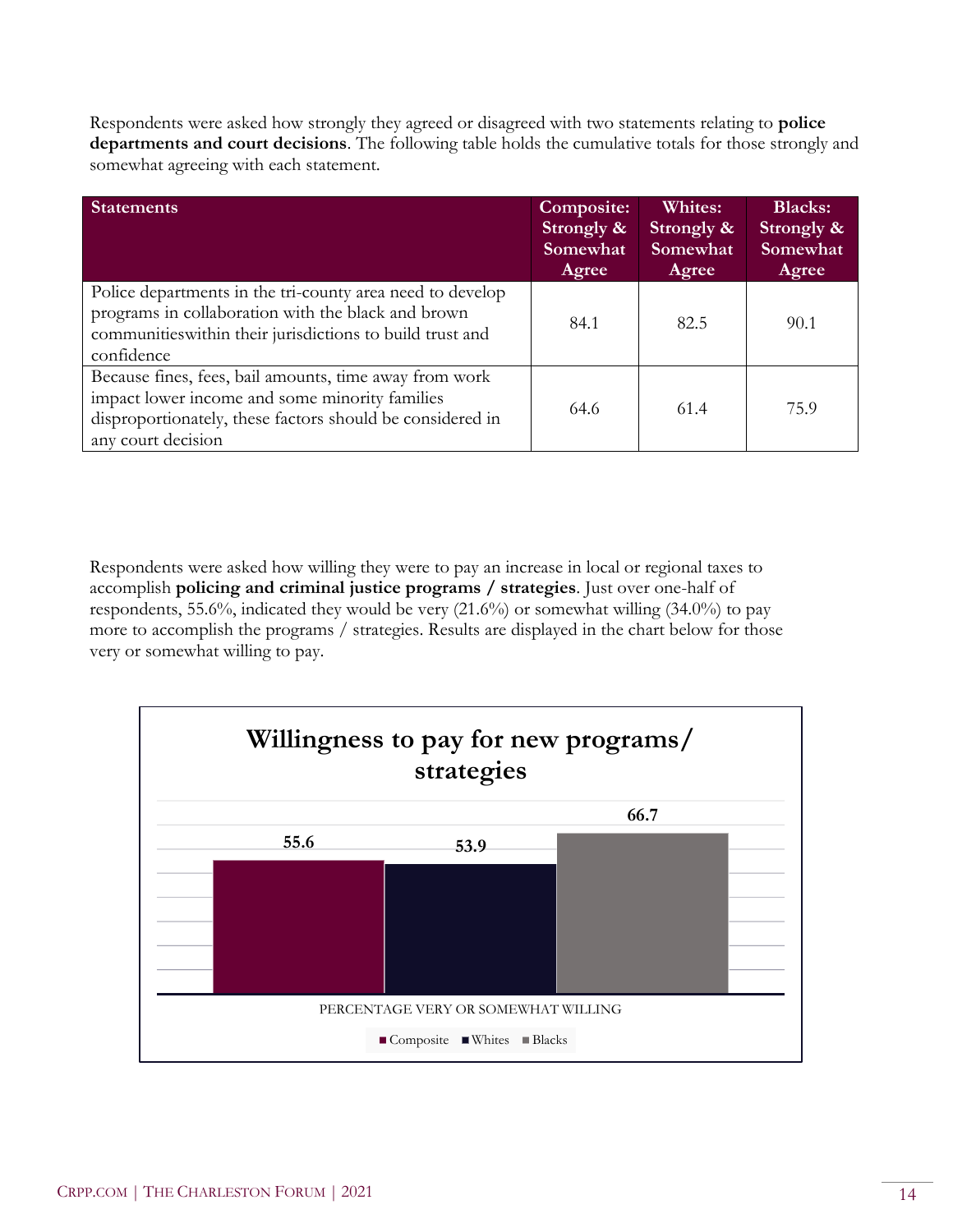#### **ECONOMIC OPPORTUNITIES / HOUSING**

Respondents were asked whether they supported or opposed conceptual strategies that, if implemented, may help achieve goals related to **economic opportunity and lower average incomes** in black and brown communities. The following table holds the cumulative totals, in declining order, for those strongly or somewhat supporting each statement.

| <b>Economic Opportunity Strategies</b>                                                                                                                                                | Composite<br>[Strongly or<br>Somewhat<br>Support] | Whites<br>[Strongly or<br>Somewhat<br>Support] | <b>Blacks</b><br>[Strongly or<br>Somewhat<br>Support] |
|---------------------------------------------------------------------------------------------------------------------------------------------------------------------------------------|---------------------------------------------------|------------------------------------------------|-------------------------------------------------------|
| State level legislation that provides tax credits/incentives for<br>redevelopment of abandoned structures                                                                             | 82.3                                              | 85.2                                           | 77.3                                                  |
| Public funding to establish the infrastructure to ensure<br>broadband internet access is available when/where it is not<br>currently                                                  | 77.3                                              | 78.7                                           | 75.2                                                  |
| Creation of an Affordable Housing Trust Fund (with dedicated<br>annual public revenue) used to develop, rehabilitate, and<br>preserve additional/existing units of affordable housing | 76.4                                              | 76.8                                           | 78.0                                                  |
| State level opportunity-zone legislation designed to provide tax<br>credits/incentives to developers who work to prevent<br>displacement of current residents                         | 76.0                                              | 77.5                                           | 75.2                                                  |
| State level inclusionary zoning legislation and municipal<br>policies requiring developers of more than 50 housing<br>units to include a percentage that are affordable               | 69.6                                              | 70.8                                           | 73.0                                                  |
| Public funding for a business incubator to assist new minority<br>owned businesses get their start                                                                                    | 66.9                                              | 66.0                                           | 76.6                                                  |
| Provide tax credits/incentives for the creation of, or<br>contribution to, private equity funds dedicated to funding<br>minority-owned business ventures                              | 65.1                                              | 63.9                                           | 73.0                                                  |
| Removal of a net worth "ceiling" imposed on minority<br>business owners to participate in incentive programs - helping<br>to create more wealth                                       | 64.3                                              | 63.7                                           | 75.2                                                  |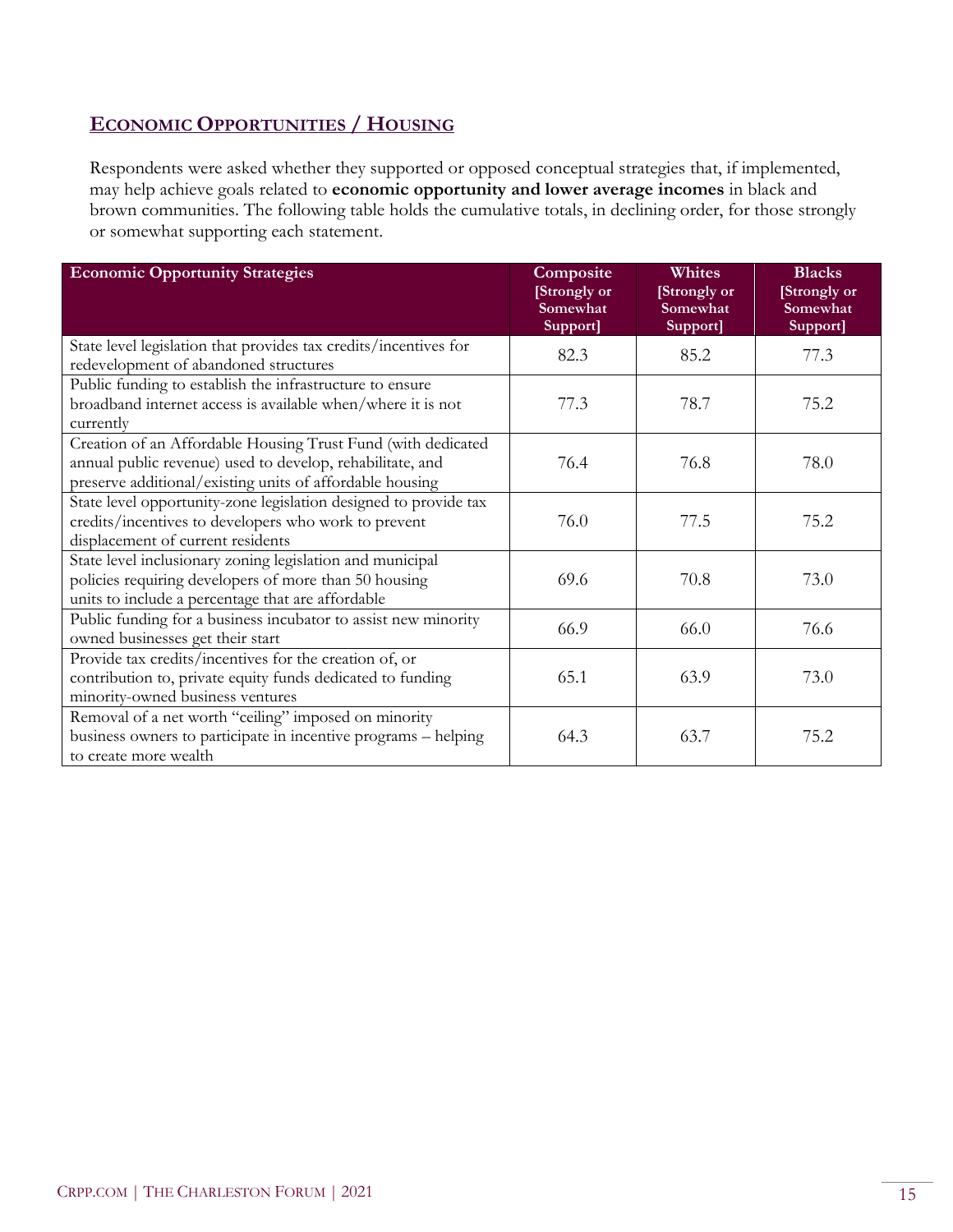Respondents were asked how willing they were to pay an increase in local or regional taxes to accomplish **economic opportunity programs / strategies**. Almost three-fifths of respondents, 57.6%, indicated they would be very (21.4%) or somewhat willing (36.1%) to pay more to accomplish the programs / strategies. Results are displayed in the chart below for those very or somewhat willing to pay.

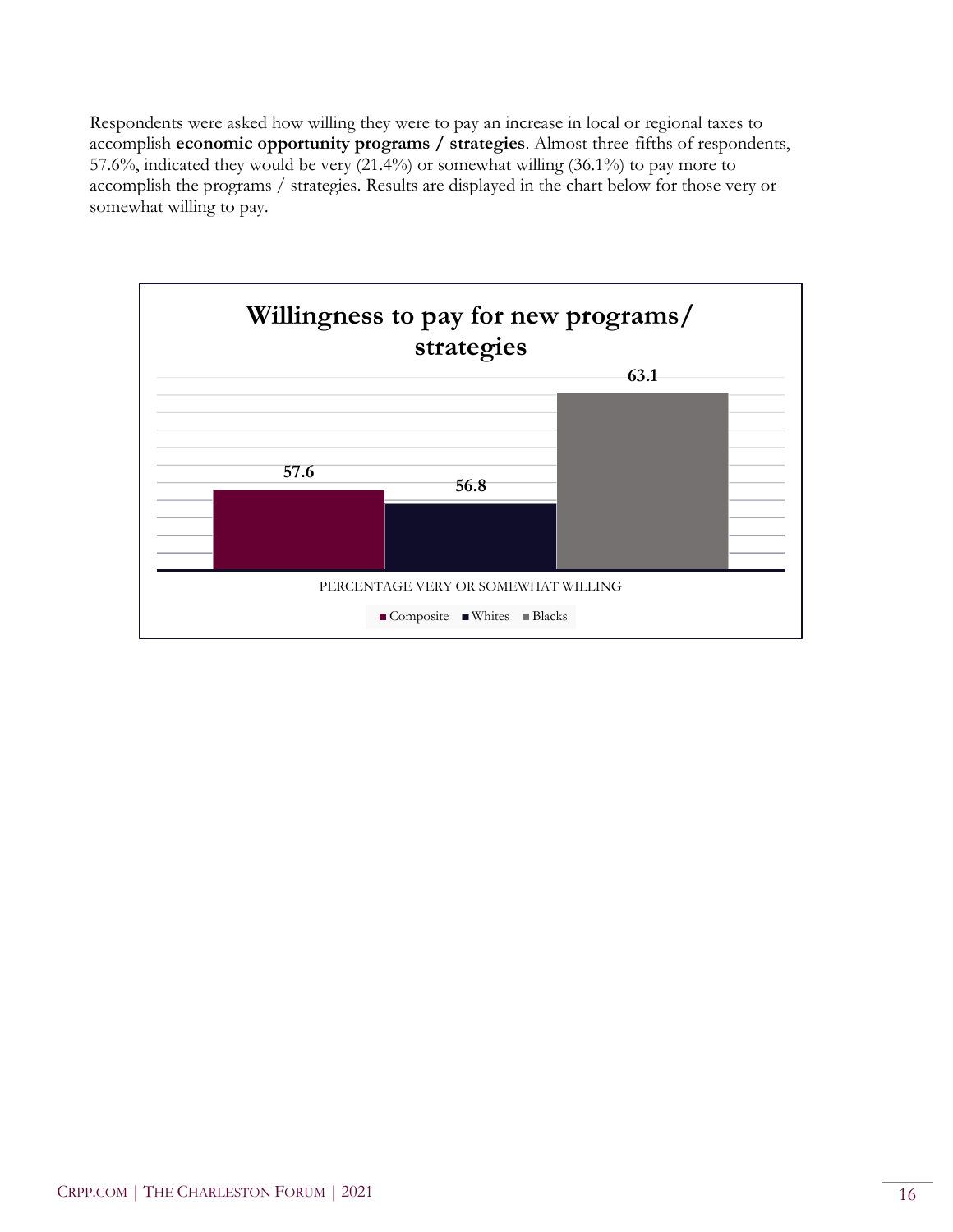#### **EDUCATION / SCHOOLS**

Respondents were asked whether they supported or opposed conceptual strategies related to **education and schools** that, if implemented, may help children, regardless of color, have the opportunity to earn a quality education and receive extra support if needed. The following tables hold the cumulative totals, in declining order, for those strongly or somewhat supporting each statement.

#### **Administrative Proposals**

| <b>Administrative Conceptual Strategies</b>                                                                                                                                                                                                                             | Composite<br>[Strongly or<br>Somewhat<br>Support] | Whites<br>[Strongly or<br>Somewhat<br>Support] | <b>Blacks</b><br>[Strongly or<br>Somewhat<br>Support] |
|-------------------------------------------------------------------------------------------------------------------------------------------------------------------------------------------------------------------------------------------------------------------------|---------------------------------------------------|------------------------------------------------|-------------------------------------------------------|
| In addition to a pay increase for all teachers and<br>principals in line with regional and national pay<br>benchmarks, merit pay based in part on student academic<br>growth                                                                                            | 79.0                                              | 79.5                                           | 84.4                                                  |
| While holding principals accountable for academic results,<br>giving each more support/autonomy over personnel<br>hiring/firing                                                                                                                                         | 76.4                                              | 79.7                                           | 70.2                                                  |
| With accountability to the school board, establishing<br>"innovative public schools" in high poverty<br>neighborhoods that serve all children in the respective<br>neighborhood which have experienced principals who<br>have autonomy over personnel hiring and firing | 76.4                                              | 78.5                                           | 74.5                                                  |
| Assigning only experienced teachers and<br>principals to underperforming schools                                                                                                                                                                                        | 72.7                                              | 72.0                                           | 78.7                                                  |
| Establishing similar "innovative public schools" as<br>private-public partnerships (i.e. Brentwood / Burns<br>Elementary) or as Charter Schools, accountable to the<br>County School Board                                                                              | 72.7                                              | 72.9                                           | 75.9                                                  |
| Allowing parents to send their children (transportation<br>provided for those in need) to other county schools of<br>choice                                                                                                                                             | 71.9                                              | 72.7                                           | 72.3                                                  |

#### **Parental Support**

| <b>Parental Support Conceptual Strategies</b>                                                                                                      | Composite<br>[Strongly or<br>Somewhat<br>Support] | <b>Whites</b><br>[Strongly or<br>Somewhat<br>Support] | <b>Blacks</b><br>[Strongly or<br>Somewhat<br>Support] |
|----------------------------------------------------------------------------------------------------------------------------------------------------|---------------------------------------------------|-------------------------------------------------------|-------------------------------------------------------|
| A proposal to connect students and their<br>parents/caregivers more closely to their schools with<br>support services to help meet goals and needs | 89.0                                              | 90.8                                                  | 86.5                                                  |
| A proposal to add "Parent Advocates" at the most<br>challenged schools to help connect parents and teachers                                        | 87.4                                              | 90.4                                                  | 80.9                                                  |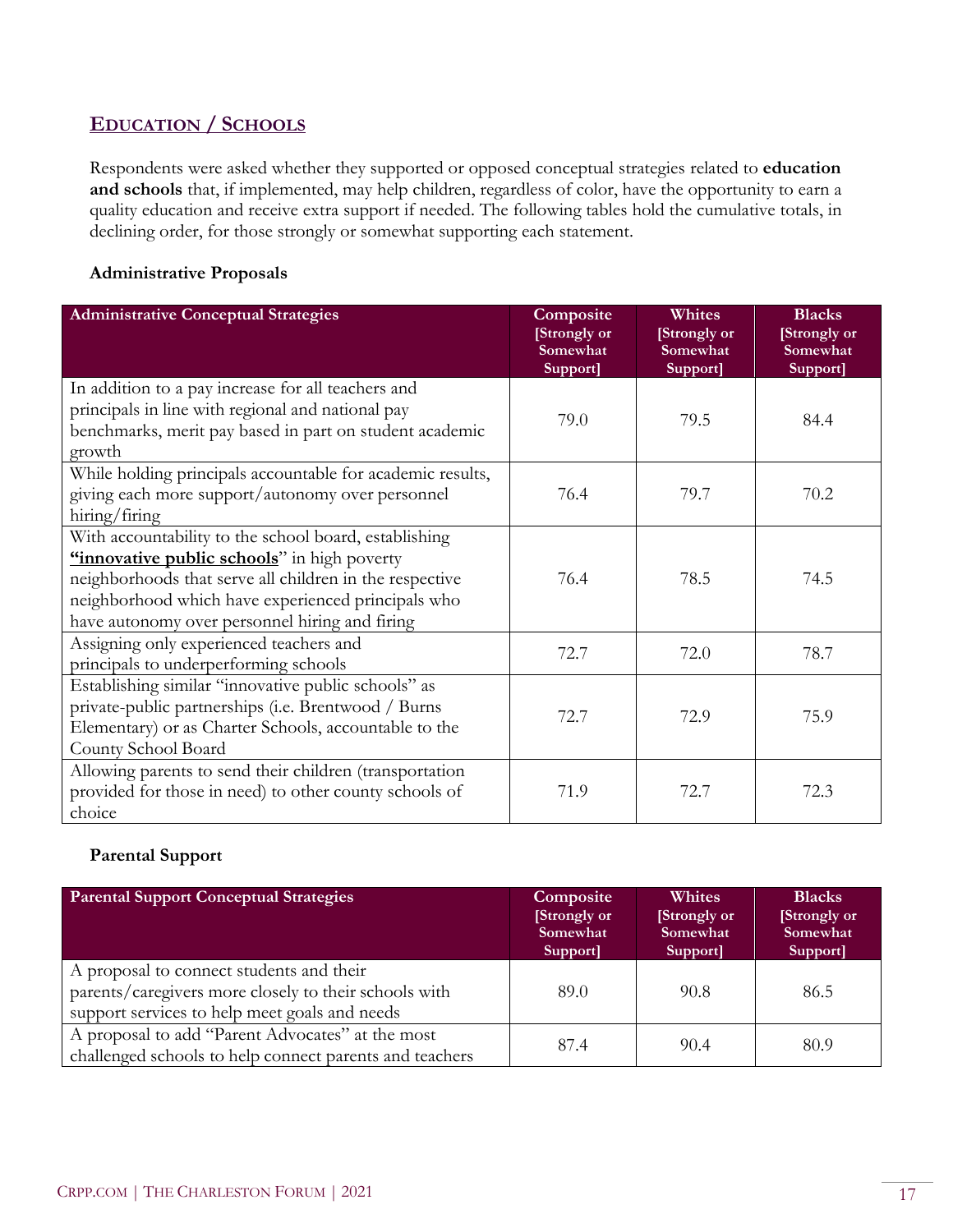# **Instruction and Support**

| <b>Instruction and Support Conceptual Strategies</b>                                                                                                                                               | Composite<br>[Strongly or<br>Somewhat<br>Support] | <b>Whites</b><br>[Strongly or<br>Somewhat<br>Support] | <b>Blacks</b><br>[Strongly or]<br>Somewhat<br>Support] |
|----------------------------------------------------------------------------------------------------------------------------------------------------------------------------------------------------|---------------------------------------------------|-------------------------------------------------------|--------------------------------------------------------|
| A program for schools, at their option, to align/partner<br>with charitable funding / volunteer groups/businesses to<br>help support educators, children and families achieve<br>educational goals | 86.3                                              | 87.7                                                  | 85.8                                                   |
| Ensure the availability of universal instructional pre-<br>school for three-year-old and four-year-old children in<br>our community with financial support based on need                           | 80.9                                              | 80.6                                                  | 81.6                                                   |
| Providing two teachers in every early grade classroom (K-<br>$3rd$ ) where significant differences in readiness occur                                                                              | 80.3                                              | 82.0                                                  | 74.5                                                   |

#### **Funding**

| <b>Funding Conceptual Strategies</b>                               | Composite<br>[Strongly or<br>Somewhat<br>Support] | Whites<br>[Strongly or<br>Somewhat<br>Support] | <b>Blacks</b><br>[Strongly or<br>Somewhat<br>Support] |
|--------------------------------------------------------------------|---------------------------------------------------|------------------------------------------------|-------------------------------------------------------|
| Establish within each school district a team of experts            |                                                   |                                                |                                                       |
| representing all major differing points of view to make            |                                                   |                                                |                                                       |
| recommendations on the resources needed to improve                 | 80.6                                              | 83.5                                           | 74.5                                                  |
| the performance of students at challenging and                     |                                                   |                                                |                                                       |
| distressed schools                                                 |                                                   |                                                |                                                       |
| Establish within each school district a team of experts            |                                                   |                                                |                                                       |
| representing all major differing points of view to                 |                                                   |                                                |                                                       |
| determine and publish actual per pupil expenditure,                | 78.9                                              | 78.9                                           | 83.0                                                  |
| by school, categorized by academic, administration,                |                                                   |                                                |                                                       |
| support, and any other purposes                                    |                                                   |                                                |                                                       |
| Establish within each school district a team of experts            |                                                   |                                                |                                                       |
| representing all major differing points of view to <b>identify</b> | 73.6                                              | 73.7                                           | 76.6                                                  |
| any disparities in per pupil funding                               |                                                   |                                                |                                                       |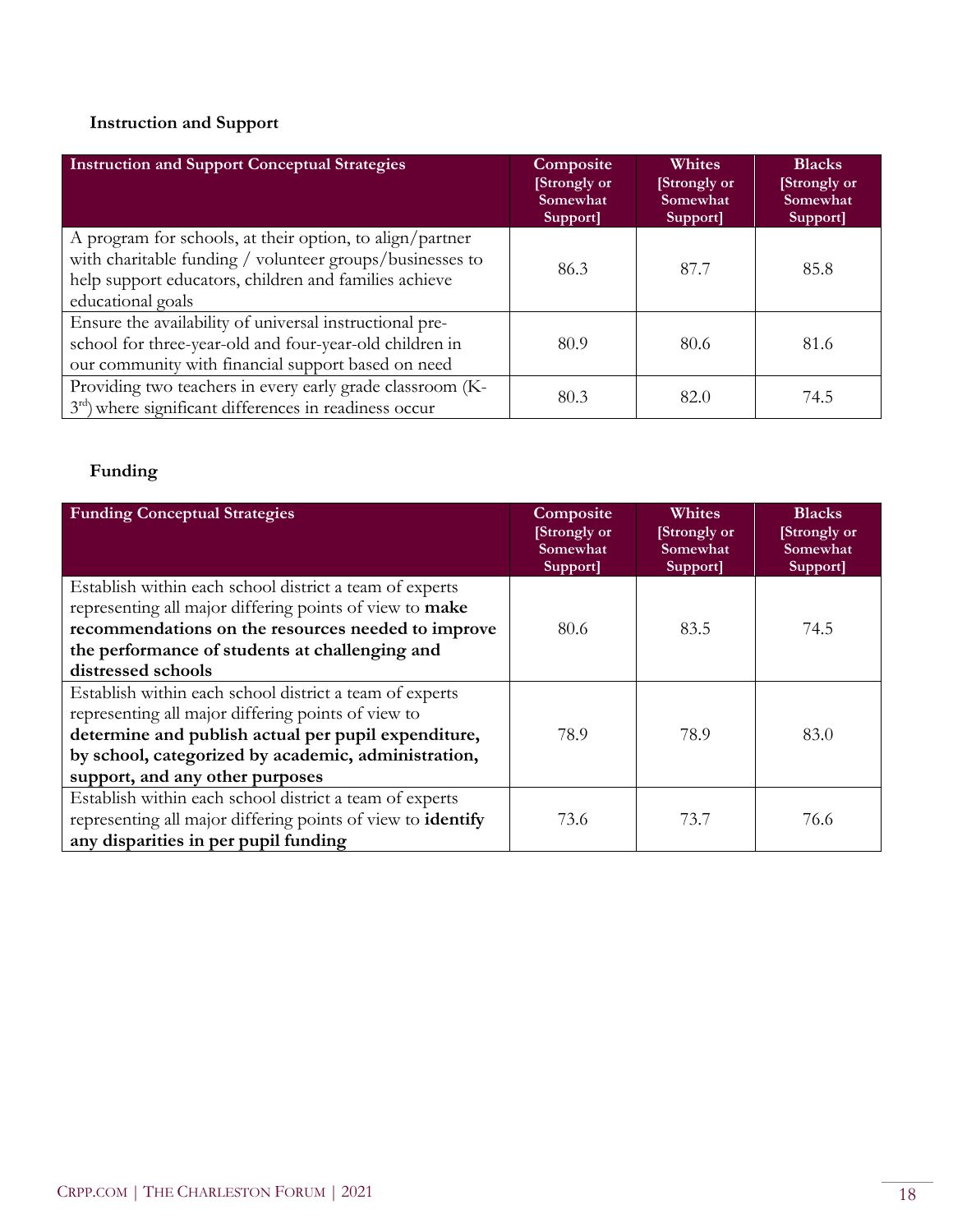Respondents were asked how willing they were to pay an increase in local or regional taxes to accomplish **education and school programs / strategies**. Almost two-thirds of respondents, 63.1%, indicated they would be very (27.4%) or somewhat willing (35.7%) to pay more to accomplish the programs / strategies. Results are displayed in the chart below for those very or somewhat willing to pay.

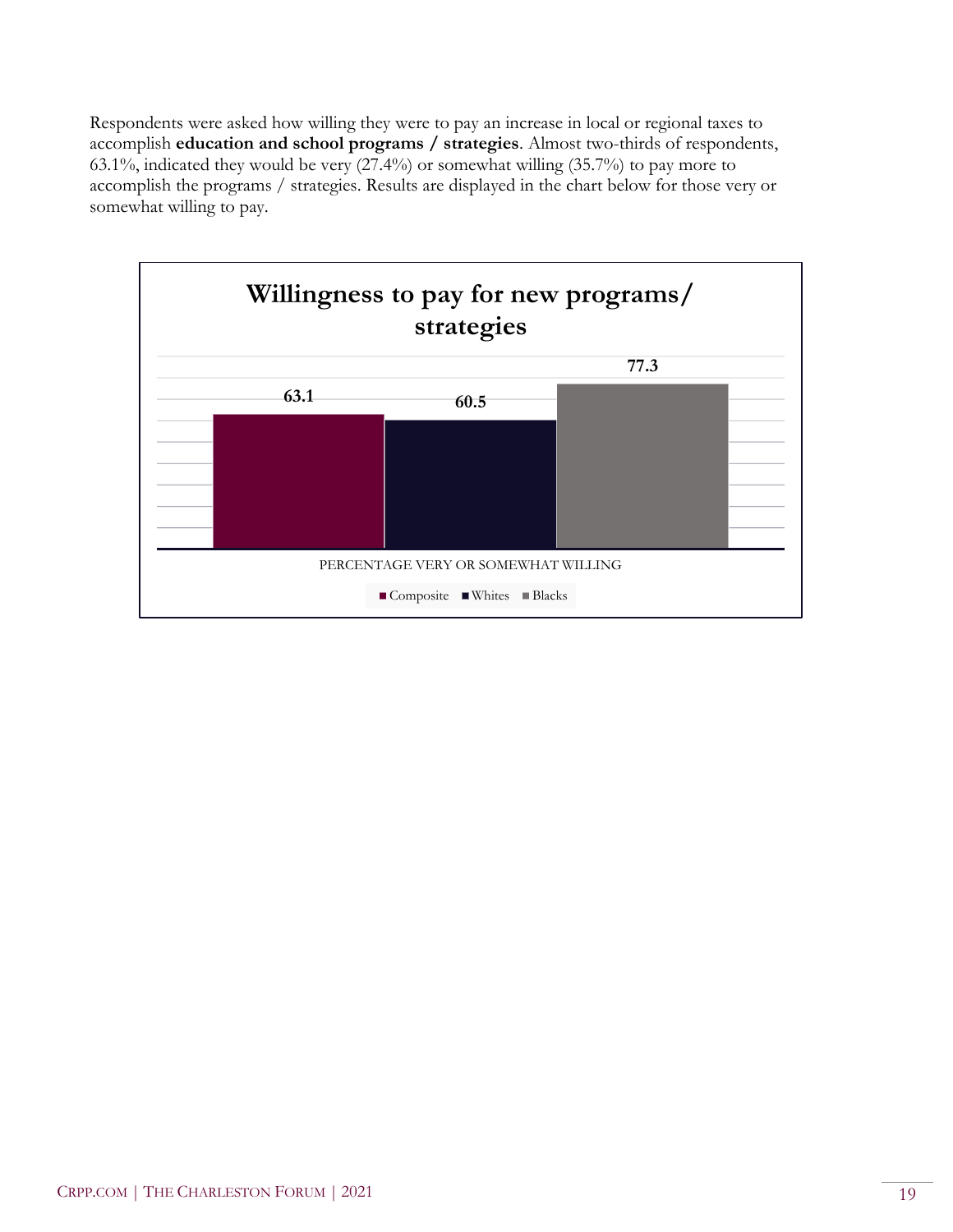### **SYMBOLS / FUTURE OF THE PAST**

Respondents were asked whether they supported or opposed conceptual strategies related to addressing the tri-county's **public history** in the form of monuments, memorials, and named buildings and roads. The following table holds the cumulative totals, in declining order, for those strongly or somewhat supporting each statement.

| <b>Public History Conceptual Strategies</b>                                                                                                                                                                                                                                                                                  | Composite<br>[Strongly or<br>Somewhat<br>Support] | Whites<br>[Strongly or<br>Somewhat<br>Support] | <b>Blacks</b><br>[Strongly or<br>Somewhat<br>Support] |
|------------------------------------------------------------------------------------------------------------------------------------------------------------------------------------------------------------------------------------------------------------------------------------------------------------------------------|---------------------------------------------------|------------------------------------------------|-------------------------------------------------------|
| Encouraging local governments to sponsor public<br>opinion surveys on the future of monuments, memorials<br>and named buildings/roads – to help demonstrate the<br>preferences of residents in each community                                                                                                                | 67.3                                              | 66.4                                           | 76.6                                                  |
| Creation of a diverse Public History Commission to<br>study and make recommendations regarding<br>monuments/memorials, to provide biographical sketches<br>of persons honored, to compile a list of notable historical<br>figures not currently honored, and to make<br>recommendations on ways to improve current memorials | 64.9                                              | 60.3                                           | 81.6                                                  |
| Encouraging local and state governmental entities to create<br>new memorials that celebrate American diversity and<br>democratic values                                                                                                                                                                                      | 60.6                                              | 58.5                                           | 68.8                                                  |

Respondents were asked how willing they were to pay an increase in local or regional taxes to accomplish **symbols and history programs / strategies**. Almost two-thirds of respondents, 46.7%, indicated they would be very (17.6%) or somewhat willing (29.1%) to pay more to accomplish the programs / strategies. Results are displayed in the chart below for those very or somewhat willing to pay.

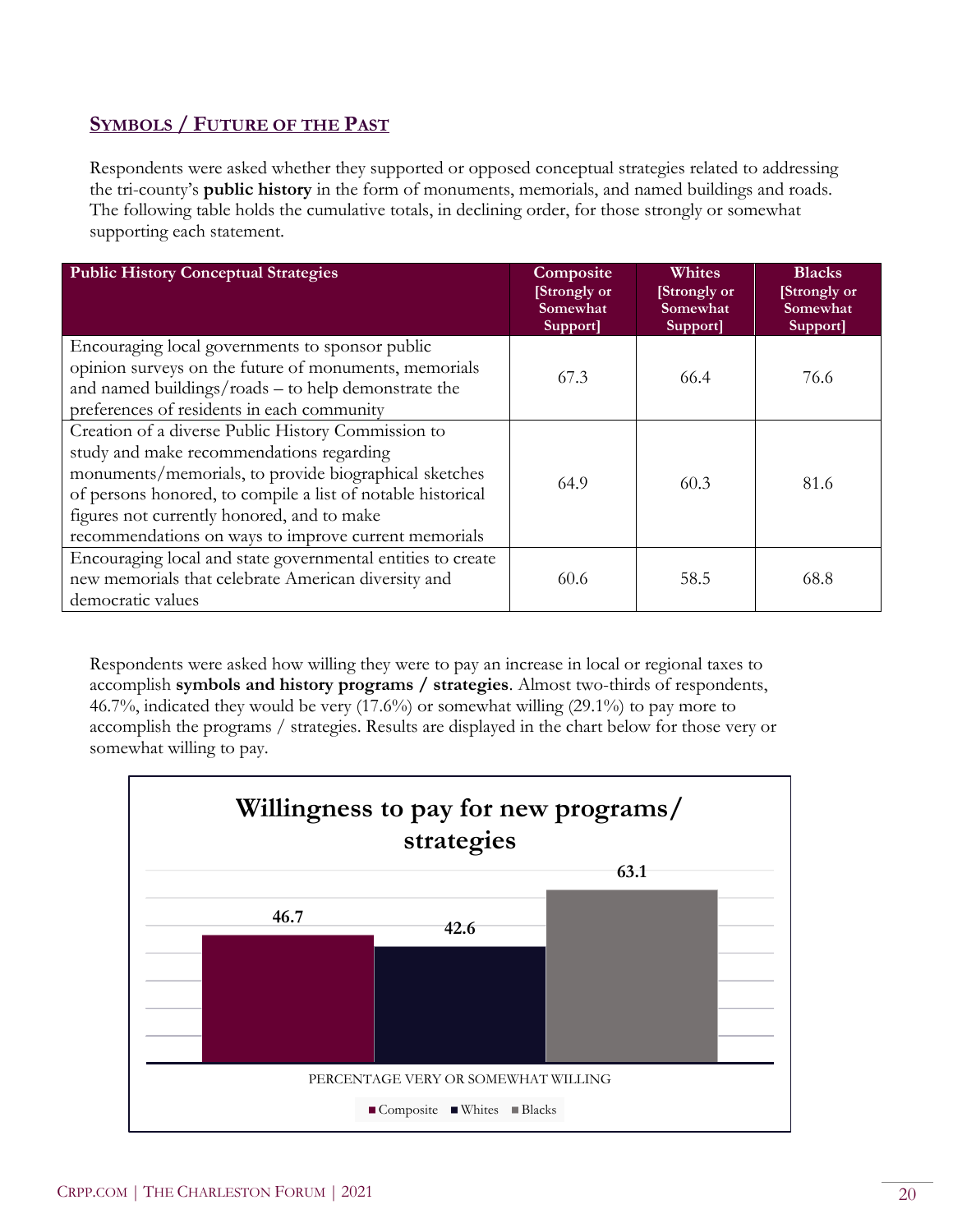Respondents were asked how important the following information would be to them to more confidently form an opinion on support / opposition to many previously stated strategies on a scale of 1-10 where 1 is very important and 10 is not at all important. The following table holds the cumulative totals, in declining order, by high importance (1-4 rating).

| Data Importance                                            | Composite<br>Important<br>$[1-4$ Rating] | <b>Whites</b><br>Important<br>[1-4 Rating] | <b>Blacks</b><br>Important<br>[1-4 Rating] |
|------------------------------------------------------------|------------------------------------------|--------------------------------------------|--------------------------------------------|
| The criteria used in deciding on the need for the strategy | 76.1                                     | 78.7                                       | 67.4                                       |
| The cost of the initiative/strategy to the taxpayer        | 74.7                                     | 78.3                                       | 67.4                                       |
| Who will implement the initiative/strategy                 | 72.7                                     | 76.2                                       | 61.7                                       |

# **OVERALL WILLINGNESS TO PAY**

Throughout previous sections of the survey, respondents were asked to express their willingness to pay an increase in local or regional taxes to accomplish different program and strategy goals. The following table is a combined list of the questions and results for comparison of the cumulative totals, in declining order, by very or somewhat willing to pay.

| Willingness to pay an increase in local or regional taxes to<br>accomplish | Composite<br>[Very or]<br>somewhat<br>willing | Whites<br><b>Nery</b> or<br>somewhat<br>willing] | <b>Blacks</b><br>[Very or]<br>somewhat<br>willing |
|----------------------------------------------------------------------------|-----------------------------------------------|--------------------------------------------------|---------------------------------------------------|
| Education and school programs / strategies                                 | 63.1                                          | 60.5                                             | 77.3                                              |
| Economic opportunity programs / strategies                                 | 57.6                                          | 56.8                                             | 63.1                                              |
| Policing and criminal justice programs / strategies                        | 55.6                                          | 53.9                                             | 66.7                                              |
| Symbols and history programs / strategies                                  | 46.7                                          | 42.6                                             | 63.1                                              |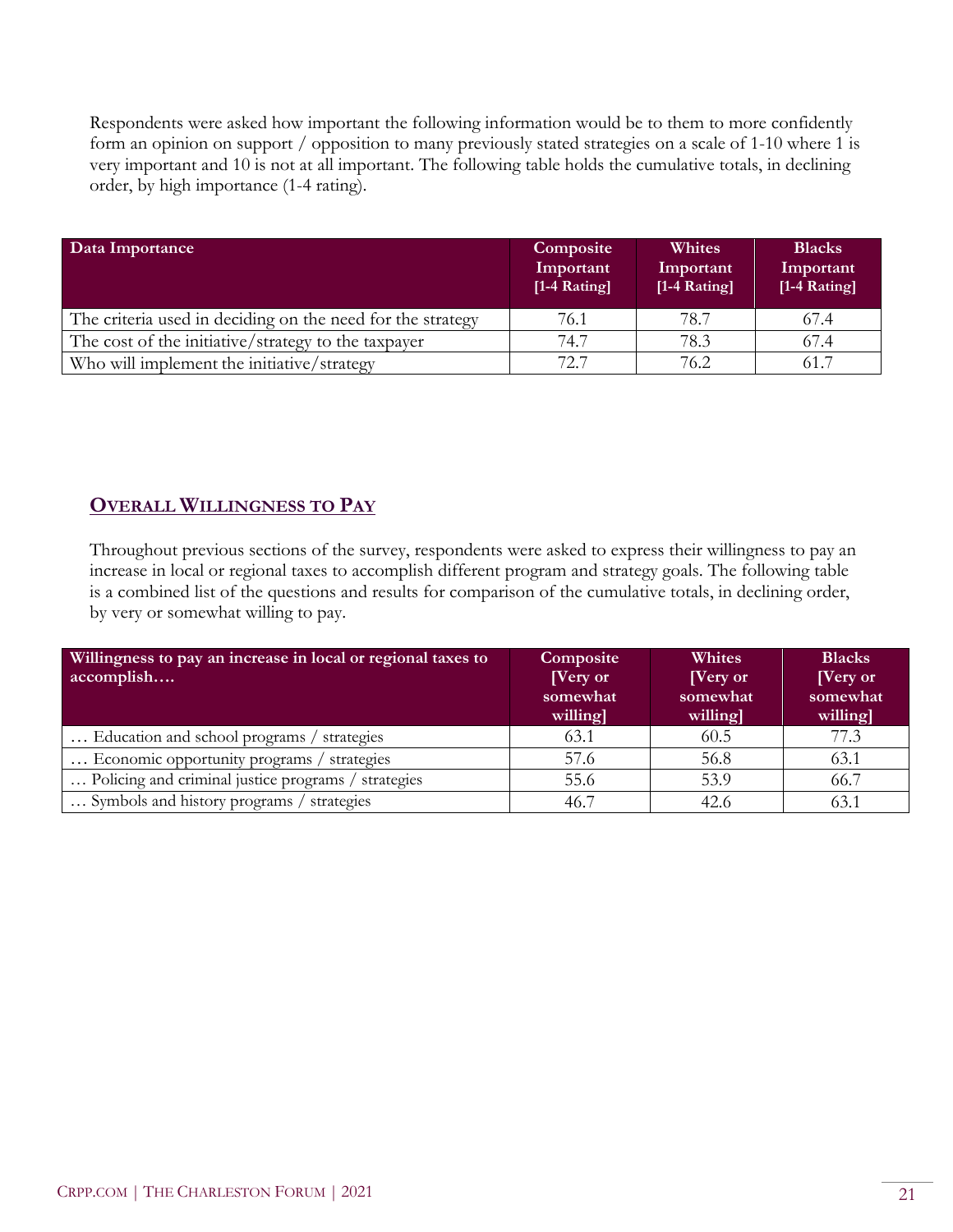### **ENGAGEMENT / DIALOGUE**

The survey explored each respondents' willingness to engage in constructive dialogue on improving racial relations. A few statements were offered. Respondents were asked if they strongly agreed, somewhat agreed, somewhat disagreed or strongly disagreed with each. The cumulative totals for those strongly or somewhat agreeing are presented in the following table.

|                                                                                                                                        | 2021                                          |                                                      |                                                                    | 2020                                                 |                                            |                                                   |
|----------------------------------------------------------------------------------------------------------------------------------------|-----------------------------------------------|------------------------------------------------------|--------------------------------------------------------------------|------------------------------------------------------|--------------------------------------------|---------------------------------------------------|
| <b>Statements</b>                                                                                                                      | Composite:<br>Strongly &<br>Somewhat<br>Agree | <b>Whites:</b><br>Strongly<br>&<br>Somewhat<br>Agree | <b>Blacks:</b><br><b>Strongly</b><br>$\alpha$<br>Somewhat<br>Agree | <b>Composite:</b><br>Strongly &<br>Somewhat<br>Agree | Whites:<br>Strongly &<br>Somewhat<br>Agree | <b>Blacks:</b><br>Strongly &<br>Somewhat<br>Agree |
| The majority of Americans,<br>regardless of race, are<br>interested in having race<br>relations improve                                | 77.4                                          | 81.8                                                 | 66.7                                                               | 79.6                                                 | 82.6                                       | 68.7                                              |
| I would be willing to join<br>others in building bridges<br>with other races and<br>improve racial relations in<br>our tri-county area | 74.9                                          | 74.3                                                 | 75.2                                                               | 84.5                                                 | 84.7                                       | 84.3                                              |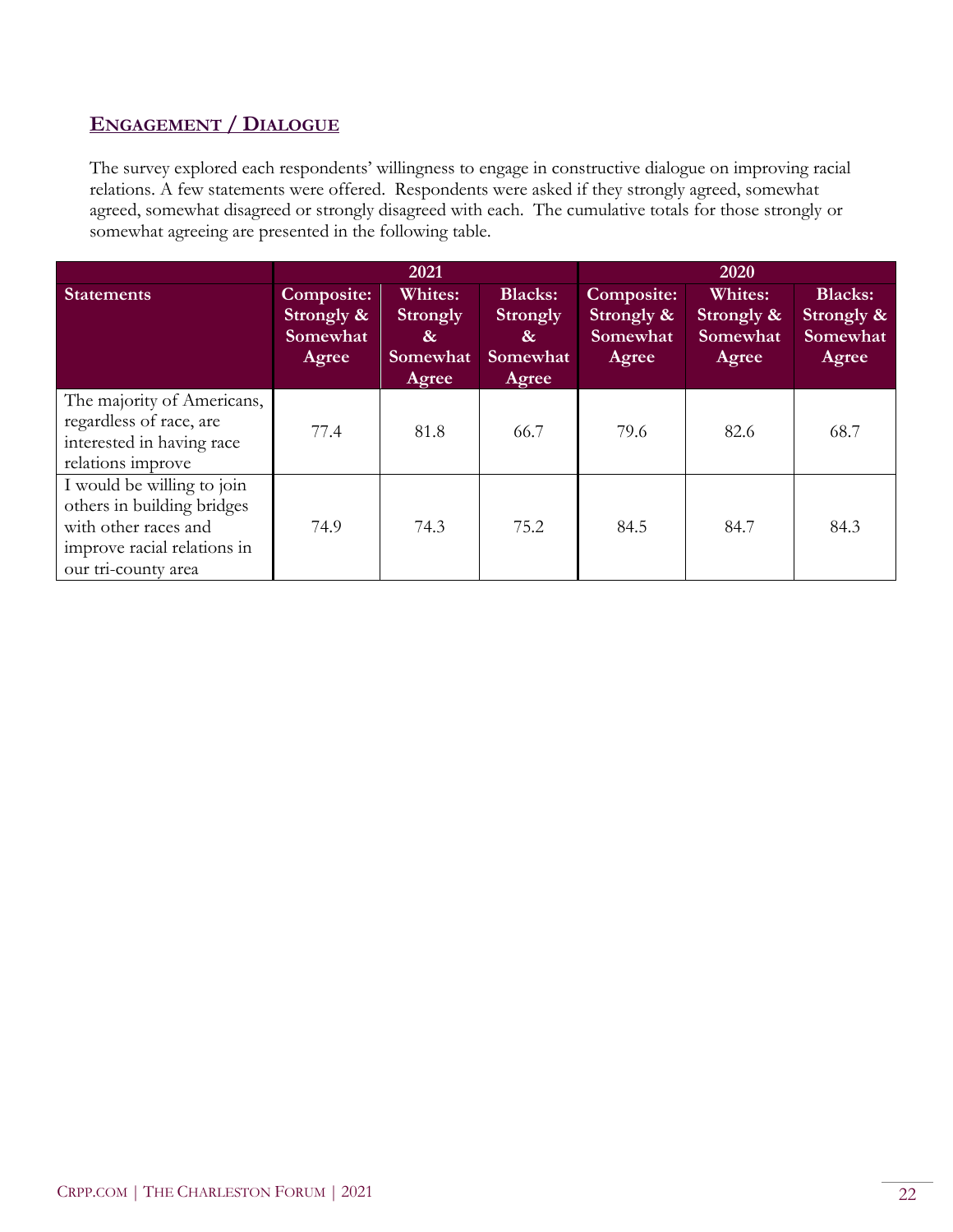Respondents were asked if they would be willing to volunteer for or donate to local not-for-profits dedicated to helping minorities and low-income families close gaps in education, economics and healthcare. About three-fifths of all respondents, 59.7%, noted a willingness to volunteer or donate or both. Results are displayed in the following graph and table.



|                                | 2021      |        |               | 2020      |        |               |
|--------------------------------|-----------|--------|---------------|-----------|--------|---------------|
| <b>Willing to Volunteer or</b> | Composite | Whites | <b>Blacks</b> | Composite | Whites | <b>Blacks</b> |
| Donate?                        |           |        |               |           |        |               |
| Yes, willing to volunteer      | 32.1      | 28.6   | 39.7          | 37.2      | 36.3   | 36.6          |
| Yes, willing to donate         | 14.7      | 14.4   | 17.7          | 14.0      | 13.0   | 15.1          |
| Yes, willing to volunteer      | 12.9      | 13.8   | 13.5          | 11.6      | 11.5   | 13.3          |
| and donate                     |           |        |               |           |        |               |
| No                             | 17.1      | 18.8   | 12.1          | 12.9      | 13.2   | 10.8          |
| Unsure                         | 23.1      | 24.4   | 17.0          | 24.3      | 26.1   | 22.3          |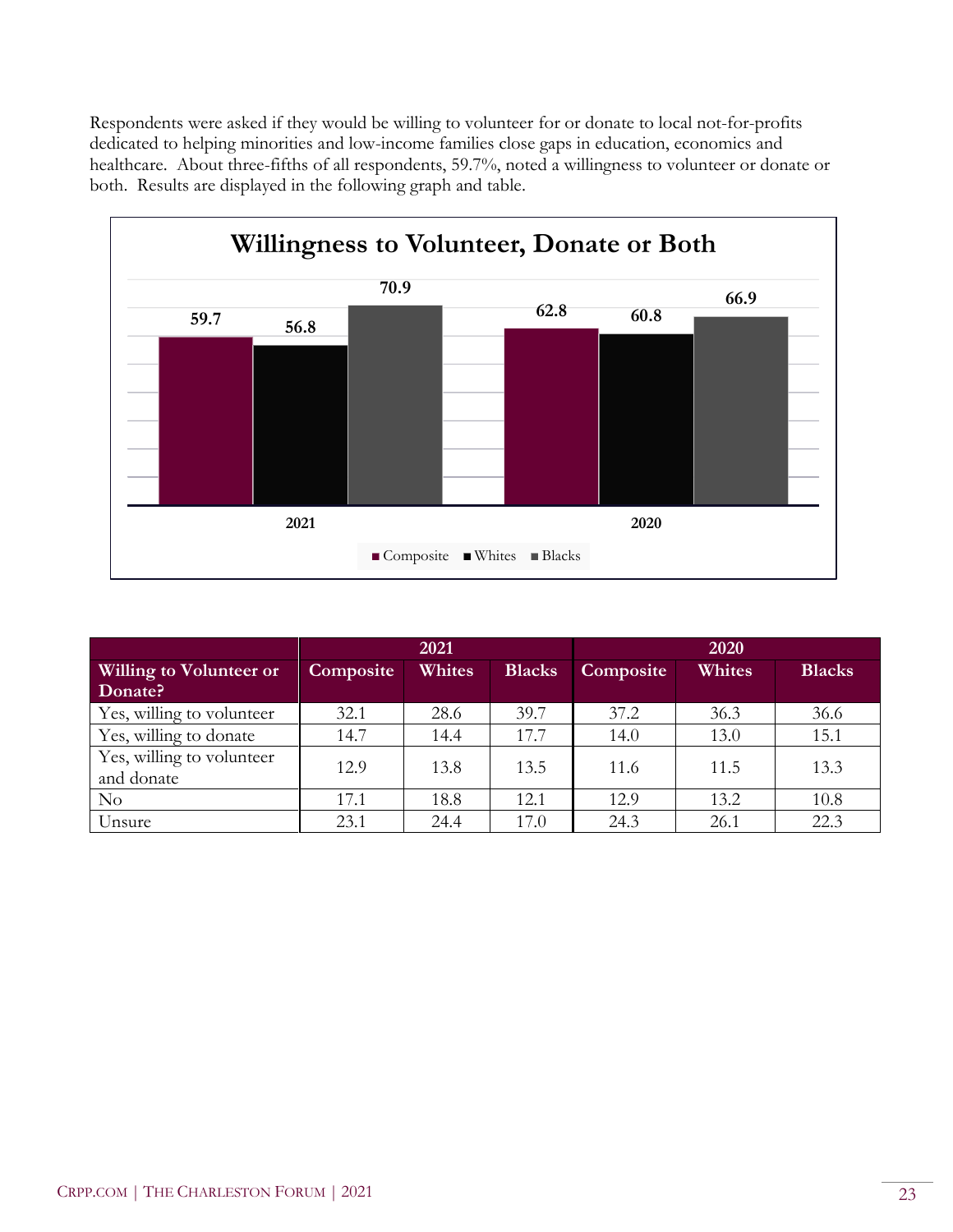Awareness of The Charleston Forum was measured. Overall, while "strong awareness" was 7.9%, the cumulative total for very and somewhat aware was 22.6%. Results are displayed in the following table.

|                          |                  | 2021        |               |           | 2020   |               |
|--------------------------|------------------|-------------|---------------|-----------|--------|---------------|
| <b>Awareness of The</b>  | <b>Composite</b> | Whites      | <b>Blacks</b> | Composite | Whites | <b>Blacks</b> |
| <b>Charleston Forum?</b> |                  |             |               |           |        |               |
| Very aware               | 7.9              | 6.1         | 11.3          | 4.5       | 3.4    | 6.0           |
| Somewhat aware           | 14.7             | 16.9        | 9.2           | 14.0      | 11.0   | 22.3          |
| Cumulative: Very &       | 22.6             | <b>23.0</b> | <b>20.6</b>   | 18.6      | 14.4   | 28.3          |
| <b>Somewhat Aware</b>    |                  |             |               |           |        |               |
| Somewhat unaware         | 19.4             | 17.7        | 28.4          | 13.3      | 13.2   | 13.9          |
| Not at all aware         | 52.7             | 54.9        | 45.4          | 64.3      | 69.6   | 52.4          |
| Unsure                   | 5.3              | 5.0         | 5.7           | 3.8       | 2.8    | 5.4           |

Majorities of respondents reported a willingness to attend a forum or conversation in or near their own community designed to engage residents in constructive dialogue on improving racial relations. Results are displayed in the following graph for the cumulative total of those strongly and somewhat likely to attend such a forum.

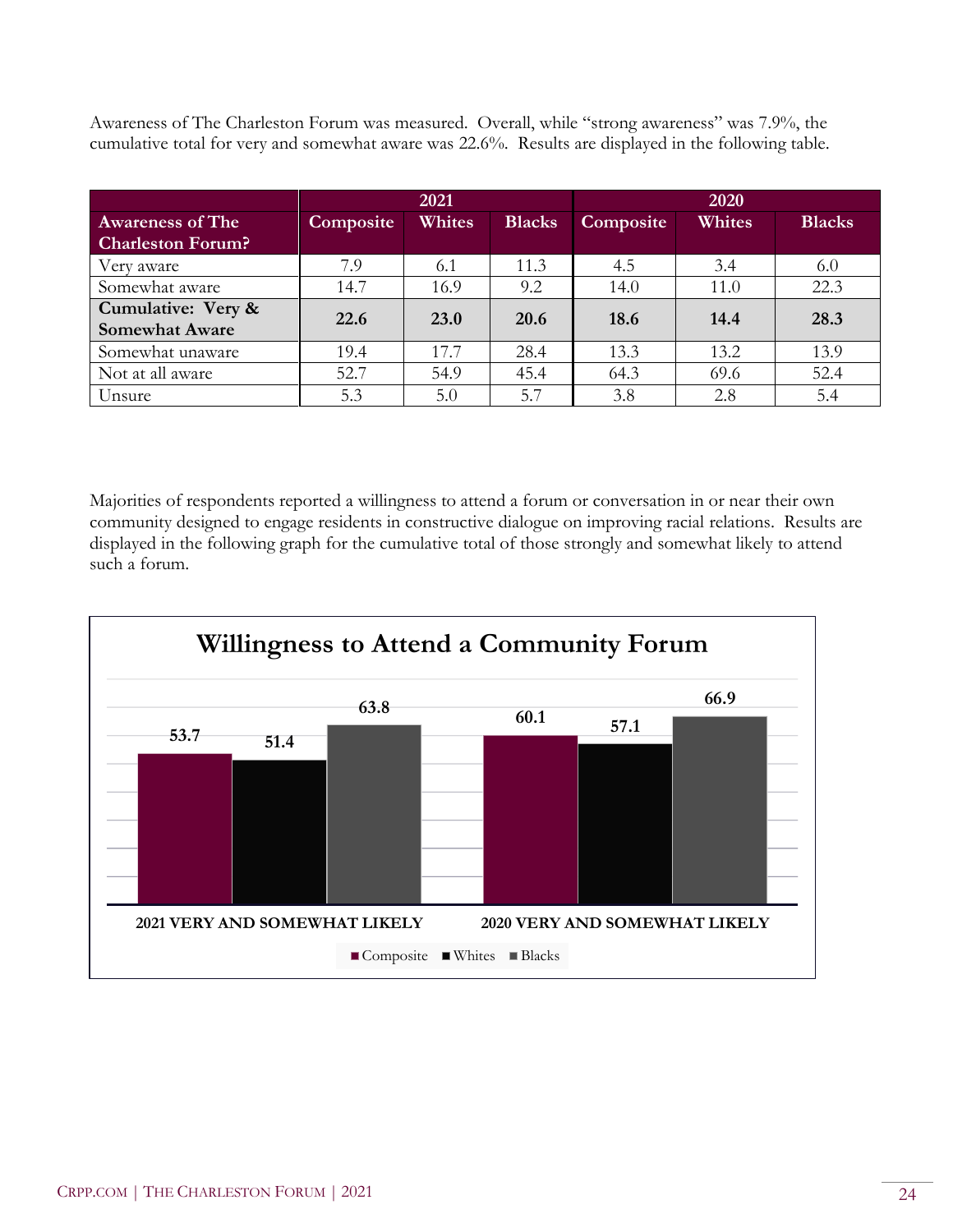#### **DEMOGRAPHICS**

The following are demographics collected among survey respondents. Demographic information allows a view of survey results by various subgroups.

| <b>GENDER</b> | <b>COMPOSITE</b><br><b>PERCENT</b> | WHITE<br>PERCENT PERCENT | <b>BLACK</b> |
|---------------|------------------------------------|--------------------------|--------------|
| Male          | 42.3                               | 42.0                     | 45.4         |
| Female        | 56.9                               | 57 8                     | 53.9         |
| Other         | $()$ $()$                          | 02                       | 0.7          |

| <b>AGE</b>           | <b>COMPOSITE</b><br><b>PERCENT</b> | <b>WHITE</b> | <b>BLACK</b><br>PERCENT PERCENT |
|----------------------|------------------------------------|--------------|---------------------------------|
| 18 to 25             | 11.0                               | 7.9          | 19.1                            |
| 26 to 35             | 15.7                               | 12.9         | 21.3                            |
| 36 to 45             | 14.7                               | 11.7         | 24.8                            |
| 46 to 55             | 17.4                               | 18.4         | 18.4                            |
| 56 to 65             | 18.4                               | 20.3         | 7.8                             |
| 66 or older          | 22.0                               | 28.4         | 8.5                             |
| Prefer not to answer | 0.7                                | 0.4          | 0.0                             |

| <b>HISPANIC OR LATINO</b> | <b>COMPOSITE</b><br>PERCENT PERCENT PERCENT | <b>WHITE</b> | <b>BLACK</b> |
|---------------------------|---------------------------------------------|--------------|--------------|
| Yes                       |                                             | $- -$        | $- -$        |
| No                        | 93.3                                        | 100.0        | 100.0        |
| Unsure                    | 0.6                                         | $- -$        | $- -$        |

| <b>RACE</b>                               | <b>COMPOSITE</b><br><b>PERCENT</b> | <b>WHITE</b> | <b>BLACK</b><br>PERCENT PERCENT |
|-------------------------------------------|------------------------------------|--------------|---------------------------------|
| White                                     | 68.4                               | 100.0        |                                 |
| <b>Black or African American</b>          | 20.1                               |              | 100.0                           |
| Asian                                     | 0.7                                |              |                                 |
| Native Hawaiian or other Pacific Islander | 0.1                                | --           |                                 |
| American Indian or Alaska Native          | 0.4                                | $- -$        |                                 |
| Other                                     | 1.1                                |              |                                 |
| Prefer not to answer                      | 29                                 |              |                                 |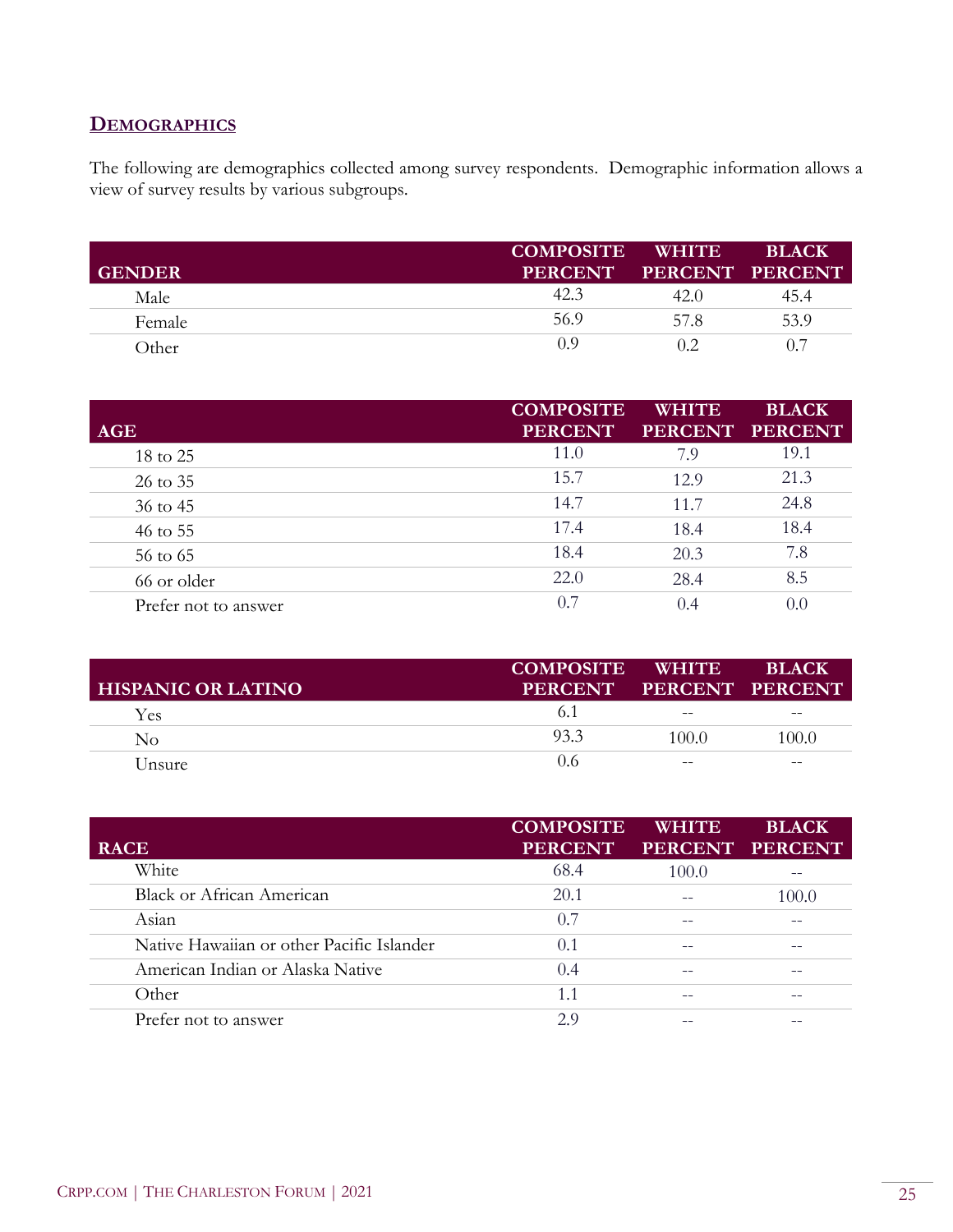|                                     | <b>COMPOSITE</b> | <b>WHITE</b>   | <b>BLACK</b>   |
|-------------------------------------|------------------|----------------|----------------|
| <b>EDUCATION</b>                    | <b>PERCENT</b>   | <b>PERCENT</b> | <b>PERCENT</b> |
| Did not graduate from high school   | 2.9              | 2.7            | 3.5            |
| High school graduate or GED         | 17.4             | 14.8           | 26.2           |
| Career credential or apprenticeship | 5.9              | 5.6            | 2.8            |
| Associates degree                   | 9.9              | 10.9           | 8.5            |
| Some college                        | 18.6             | 17.7           | 21.3           |
| College graduate                    | 27.4             | 29.2           | 22.7           |
| Postgraduate or professional degree | 18.0             | 19.0           | 14.9           |

| <b>INCOME</b>                    | <b>COMPOSITE</b><br><b>PERCENT</b> | WHITE<br><b>PERCENT</b> | <b>BLACK</b><br><b>PERCENT</b> |
|----------------------------------|------------------------------------|-------------------------|--------------------------------|
| Less than $$20,000$              | 10.9                               | 7.3                     | 26.2                           |
| \$20,000 to less than \$30,000   | 9.1                                | 8.4                     | 12.1                           |
| \$30,000 to less than \$40,000   | 10.4                               | 11.3                    | 7.8                            |
| \$40,000 to less than \$50,000   | 7.9                                | 7.7                     | 7.8                            |
| \$50,000 to less than \$60,000   | 10.1                               | 9.0                     | 14.2                           |
| \$60,000 to less than \$75,000   | 8.7                                | 9.4                     | 7.1                            |
| \$75,000 to less than \$100,000  | 13.7                               | 13.6                    | 7.8                            |
| \$100,000 to less than \$200,000 | 16.1                               | 19.4                    | 8.5                            |
| \$200,000 or more                | 4.0                                | 5.6                     | 0.7                            |
| Unsure                           | 1.0                                | .2                      | 3.5                            |
| Prefer not to answer             | 8.0                                | 8.1                     | 4.3                            |

| <b>CHILDREN LIVING AT HOME UNDER 18</b> | <b>COMPOSITE</b><br><b>PERCENT</b> | <b>WHITE</b><br>PERCENT PERCENT | <b>BLACK</b> |
|-----------------------------------------|------------------------------------|---------------------------------|--------------|
| Yes                                     | 26.9                               | 234                             | 34.0         |
| $\rm No$                                | 71 Q                               | 75.8                            | 61.0         |
| Unsure                                  |                                    |                                 | 5.0          |

| PARTY AFFILIATION           | <b>COMPOSITE</b><br><b>PERCENT</b> | <b>WHITE</b> | <b>BLACK</b><br>PERCENT PERCENT |
|-----------------------------|------------------------------------|--------------|---------------------------------|
| Republican                  | 30.3                               | 39.0         | 8.5                             |
| Democrat                    | 33.6                               | 26.5         | 59.6                            |
| Unaffiliated or independent | 22.1                               | 24.0         | 14.9                            |
| Member of some other party  | 1.1                                | .6           | 2.1                             |
| Prefer not to answer        | 79                                 | 6.3          | 9.2                             |
| Unsure                      | 51                                 | 3.5          | 57                              |